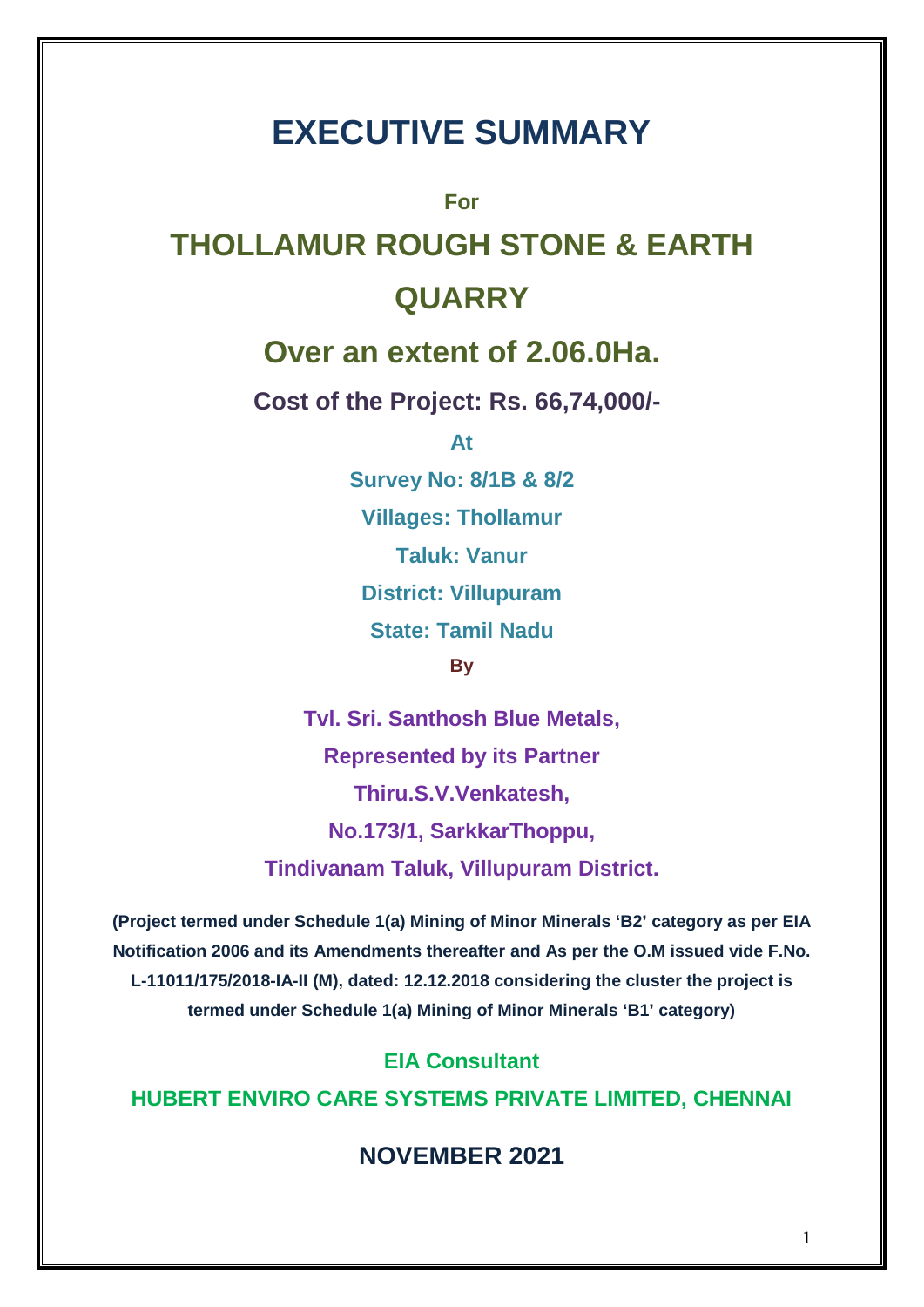#### **EXECUTIVE SUMMARY**

#### **Project Description**

The total extent area of the quarry is 2.06.0.Ha, situated at S.F.8/1B & 8/2 ThollamurVillage, VanurTaluk, VillupuramDistrict, TamilNadu State.

The District Collector of Villupuram had issued the precise area communication letter to produce the approved Mining Plan within a period 90 days as per Rule 8-C (3b) of Tamil Nadu Minor Mineral Concession Rules, 1959 vide **RC No.A/G&M357/2018,dated 04.01.2019.**

Subsequently, submitted the Mining Plan for the subject area and the same was approved by directorate of Geology and mining, Villupuramvide No.A/G&M/357/2018**,dated 04.02.2019.**

Projects termed under Schedule of 1(a) Mining of Minor Minerals 'B2' category as per EIA Notification 2006 and its Amendments thereafter and as per the O.M issued videF.No. L- 11011/175/2018-IA-II (M), dated: 12.12.2018 considering the cluster the project is termed under Schedule 1(a) Mining of Minor Minerals 'B1' Category,**TN SEIAA vide File No. 6829/2021.**

The proposal was appraised during 213<sup>th</sup> SEAC meeting held on 11.06.2021 and 447<sup>th</sup> SEIAA meeting held on 05.07.2021 and ToR was issued vide Letter No. SEIAA-**TN/F.No.6829/SEAC/ToR-968/2021, dated: 05.07.2021** for the preparation of Draft EIA/EMP report.

The draft EIA/EMP report will be submitted for Public Hearing (PH). After completion of Public Hearing, the minutes issued will be incorporated in the EIA report along with action plan by the proponent. Final EIA will be submitted to TNSEAC for further appraisal of the project and obtaining Environment Clearance.

#### **Management Commitment**

Project Proponent will firmly address all the EC conditions and its requirements once obtained from SEIAA, TN and will execute the Environmental Management Plan.

#### **Environmental Sensitive Areas**

As seen in **Table-I** below,Ossudu Lake Birds Sanctuary ESZ ~ 11.25 km (SSE), Ossudu Lake Birds Sanctuary Core/Usudu/Usteri Tank ~ 11.83 km (SE).No other major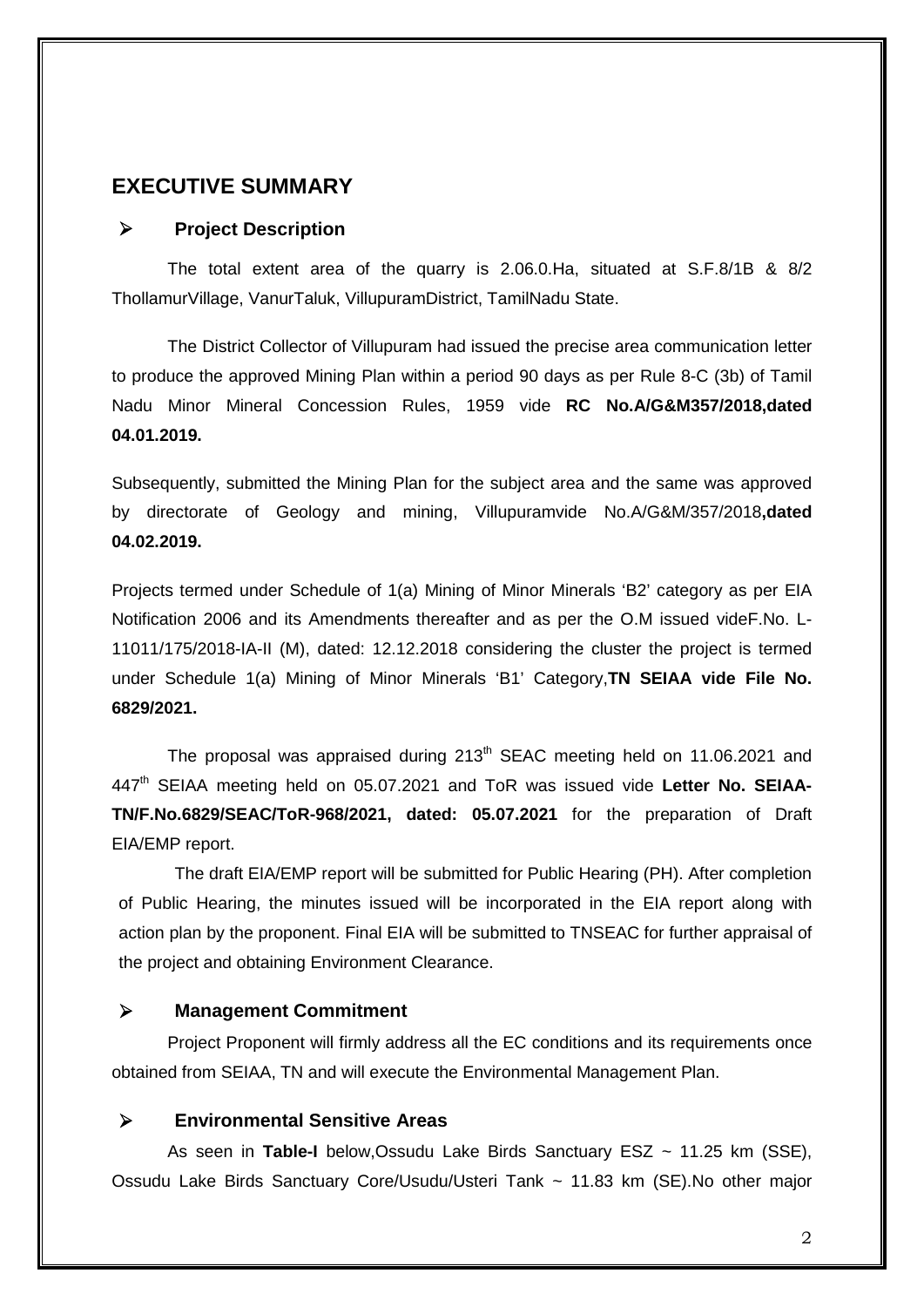Environmental Sensitive areas are located within 15km Radius from the project site.Thus the project does not attract the special conditions and general conditions as per EIA Notification.

| S. No | <b>Particulars</b>                                                                                                                                                                                                                                                                    |                                                                                                                                                                          | <b>Details</b>                                                                                                           |                                     |                           |  |  |
|-------|---------------------------------------------------------------------------------------------------------------------------------------------------------------------------------------------------------------------------------------------------------------------------------------|--------------------------------------------------------------------------------------------------------------------------------------------------------------------------|--------------------------------------------------------------------------------------------------------------------------|-------------------------------------|---------------------------|--|--|
| 1.    | Latitude&Longitude                                                                                                                                                                                                                                                                    | 12°03'30" N to 12°03'36" N                                                                                                                                               |                                                                                                                          |                                     |                           |  |  |
| 2.    | Site Elevation above MSL (m)                                                                                                                                                                                                                                                          | $-94$                                                                                                                                                                    | 79°40'23" E to 79°40'30" E                                                                                               |                                     |                           |  |  |
| 3.    | Topography                                                                                                                                                                                                                                                                            | Plain Topography                                                                                                                                                         |                                                                                                                          |                                     |                           |  |  |
| 4.    | Lease area Topo Sheet details                                                                                                                                                                                                                                                         | 57 P/12                                                                                                                                                                  |                                                                                                                          |                                     |                           |  |  |
| 5.    | and classification                                                                                                                                                                                                                                                                    | Patta land                                                                                                                                                               |                                                                                                                          |                                     |                           |  |  |
| 6.    | Nearest highway                                                                                                                                                                                                                                                                       | > SH-136 (Mailam-Karasanur-Puducherry) is<br>located ~0.58 km in (NNE).<br>NH-32(Chennai-Tindivanam-Thoothukudi) is<br>$\blacktriangleright$<br>located~7.67km in (ENE). |                                                                                                                          |                                     |                           |  |  |
| 7.    | <b>Nearest Railway station</b>                                                                                                                                                                                                                                                        |                                                                                                                                                                          | Villupuram Railway Station~22.71 km (SW)                                                                                 |                                     |                           |  |  |
| 8.    | <b>Nearest Airport</b>                                                                                                                                                                                                                                                                |                                                                                                                                                                          | Pondicherry Airport ~ 17.33 km (SE)<br>Chennai International Airport ~ 113.98 km (NNE)                                   |                                     |                           |  |  |
| 9.    | Nearest Town / City                                                                                                                                                                                                                                                                   |                                                                                                                                                                          | Pondicherry~ 15.84 km (SE)                                                                                               |                                     |                           |  |  |
|       |                                                                                                                                                                                                                                                                                       |                                                                                                                                                                          | <b>Waterbodies:</b>                                                                                                      |                                     |                           |  |  |
|       |                                                                                                                                                                                                                                                                                       | S.<br>No                                                                                                                                                                 | Places                                                                                                                   | <b>Distance</b><br>(~Km)            | <b>Directi</b><br>on      |  |  |
|       |                                                                                                                                                                                                                                                                                       | 1                                                                                                                                                                        | VarahaNadi/Sankarapar<br>ani R/Gingee R                                                                                  | 4.68                                | <b>SW</b>                 |  |  |
|       |                                                                                                                                                                                                                                                                                       | $\overline{2}$                                                                                                                                                           | Vidur Dam                                                                                                                | 8.66                                | <b>WNW</b>                |  |  |
|       |                                                                                                                                                                                                                                                                                       | 3                                                                                                                                                                        | Vidur Branch canal                                                                                                       | 1.30                                | <b>SSW</b>                |  |  |
|       | Areas which are important or<br>sensitive for ecological reasons -                                                                                                                                                                                                                    | 4                                                                                                                                                                        | Kaliveli Tank                                                                                                            | 13.83                               | <b>ENE</b>                |  |  |
|       |                                                                                                                                                                                                                                                                                       | 5                                                                                                                                                                        | SuttukanniVaykkal                                                                                                        | 5.59                                | $\mathsf{S}$              |  |  |
| 10.   | Wetlands, Watercourses or other                                                                                                                                                                                                                                                       | 6                                                                                                                                                                        | TondiAr                                                                                                                  | 10.14                               | <b>WNW</b>                |  |  |
|       | water bodies, coastal zone,                                                                                                                                                                                                                                                           | 7                                                                                                                                                                        | Kondamur/NallavurAr                                                                                                      | 8.63                                | <b>NNE</b>                |  |  |
|       | biospheres, mountains, forests                                                                                                                                                                                                                                                        | 8                                                                                                                                                                        | PambaiAr                                                                                                                 | 11.87                               | S                         |  |  |
|       |                                                                                                                                                                                                                                                                                       | S.<br><b>No</b><br>1                                                                                                                                                     | <b>Reserve Forest:</b><br><b>Description</b><br>Melkondai RF                                                             | <b>Distance</b><br>$(-km)$<br>13.78 | <b>Directid</b><br>n<br>W |  |  |
|       |                                                                                                                                                                                                                                                                                       |                                                                                                                                                                          | Ossudu Lake Birds Sancturay ESZ~11.25 km (SSE)<br>Ossudu Lake Bird Sanctuary Core/Usudu/Usteri<br>Tank ~ $11.83$ km (SE) |                                     |                           |  |  |
| 11.   | Areas used by protected, important Ossudu Lake Birds Sancturay ESZ~11.25 km (SSE)<br>or sensitive species of flora or fauna Ossudu Lake Bird Sanctuary Core/Usudu/Usteri<br>breeding,<br>nesting,<br>foraging, $Tank \sim 11.83$ km (SE)<br>for<br>resting, over wintering, migration |                                                                                                                                                                          |                                                                                                                          |                                     |                           |  |  |
| 12.   | Environmental<br>Sensitive<br>areas:National<br>Wildlife<br>parks<br>$\sqrt{2}$<br>Sanctuaries/etc/ Areas<br>international<br>under<br>national or local legislation for theirTank ~ 11.83 km (SE)<br>ecological, landscape, cultural or<br>other related value                       |                                                                                                                                                                          | protected Ossudu Lake Birds Sancturay ESZ~11.25 km (SSE)<br>conventions, Ossudu Lake Bird Sanctuary Core/Usudu/Usteri    |                                     |                           |  |  |

#### **Table-1 Salient Features within15km of the project**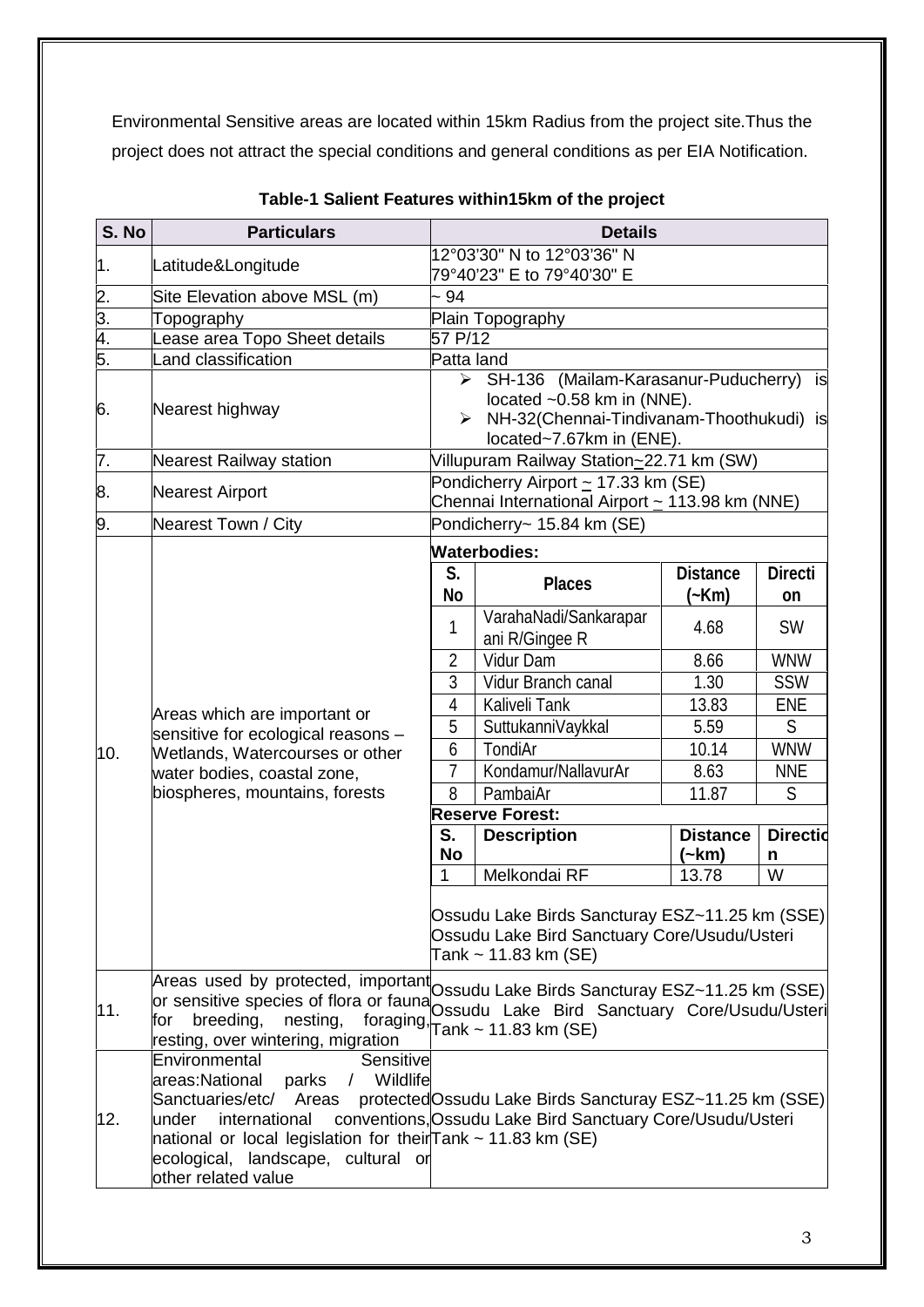| 13. | Seismic Zone          | Zone-III (Moderate Damage Risk Zone)                                                                                                     |
|-----|-----------------------|------------------------------------------------------------------------------------------------------------------------------------------|
| 14. | Defense Installations | Nil within 15 km radius                                                                                                                  |
| 15. | Interstate Boundary   | TN-PY State Boundary is located~ 2.97 km in (SSE)<br>(As per google)<br>TN-PY State Boundary is located ~3.21 km in (SE)<br>(As per SOI) |
| 16. | <b>HACA Regions</b>   | Nil within 15 km radius                                                                                                                  |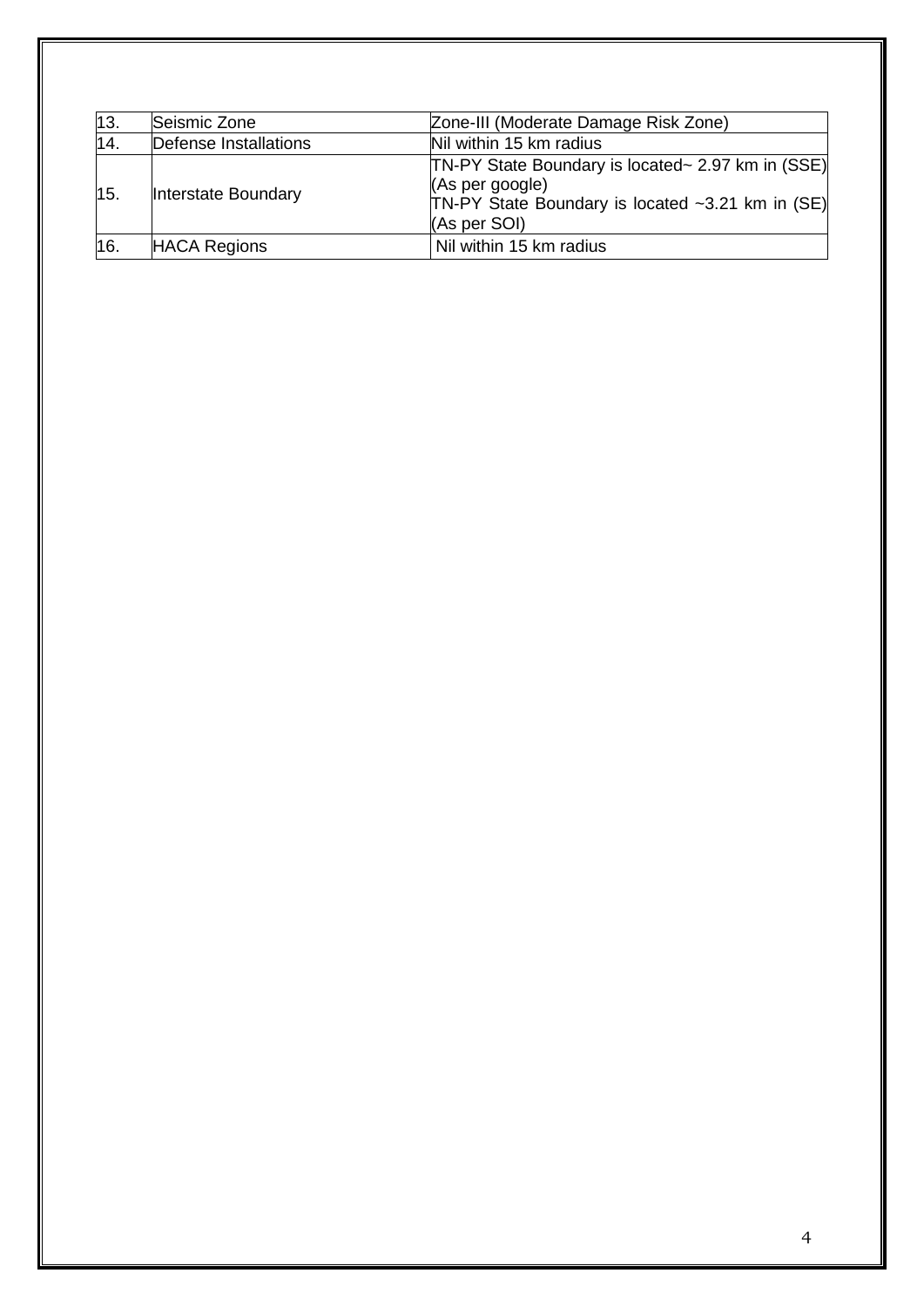

**Figure-1Google imagefor EnvironmentalSensitiveareas demarcated within 15km radius of the project site**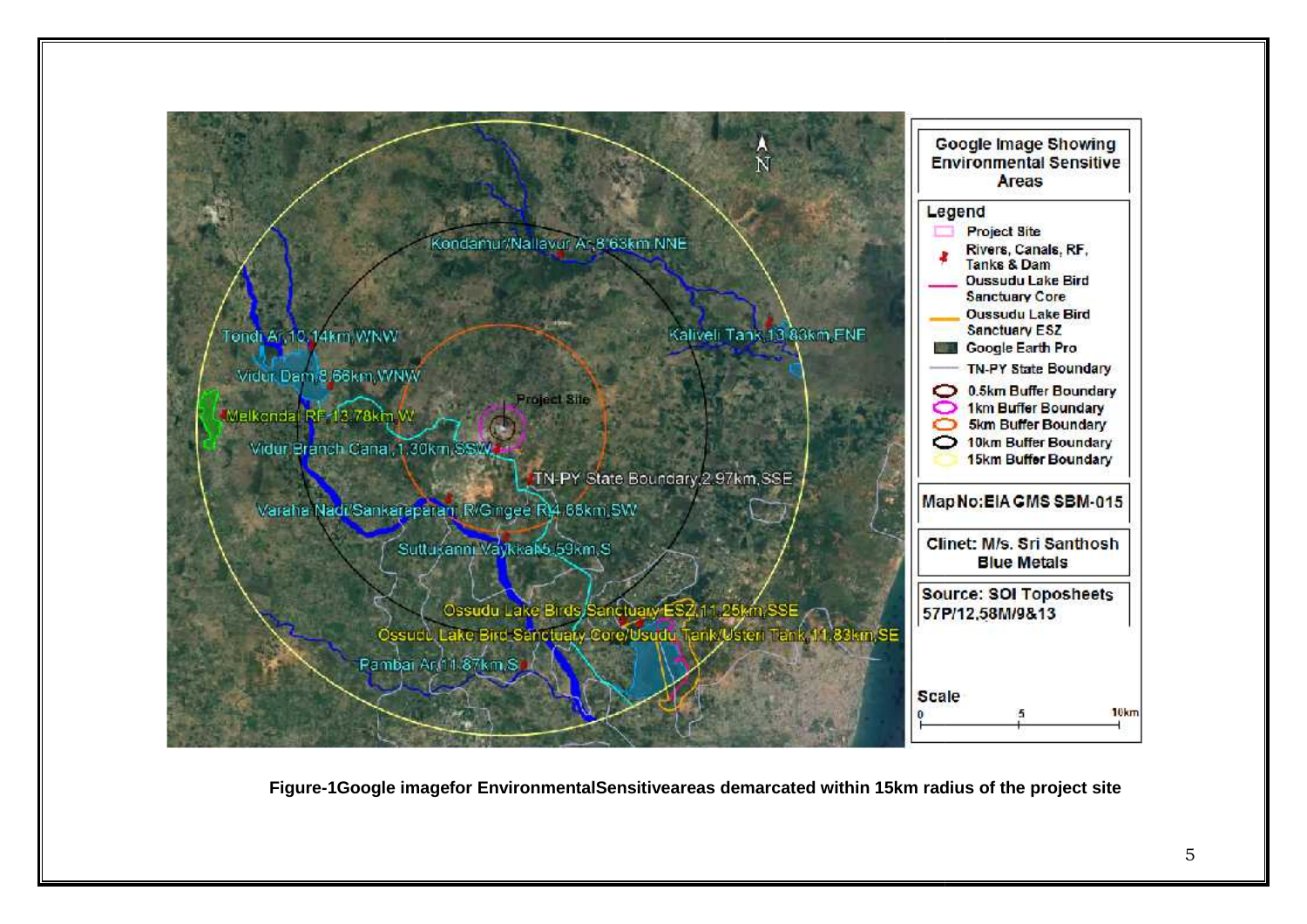#### **Rough Stone Quarry Reserves**

- The estimated Geological Reserves of Rough Stone estimated based on the Geological cross sections was 9,14,130m<sup>3</sup>of Rough Stone and 40,628m<sup>3</sup> of Earth.
- $\triangleright$  The Mineable Reserves have been arrived as 2,98,440m<sup>3</sup> of Rough Stone and 30,740 $\mathsf{m}^3$  of Earth.
- $\triangleright$  The Proposed production capacity is restricted to 2,89,870m<sup>3</sup> of Rough Stone and 30,740m <sup>3</sup> of Earthfor five years.

| S. No | <b>Particulars</b>                            | <b>Details</b>                         |
|-------|-----------------------------------------------|----------------------------------------|
|       |                                               | SF.No. 8/1B & 8/2                      |
| 1.    | <b>Project Location</b>                       | Thollamur village,<br>Vanur Taluk,     |
|       |                                               | <b>Villupuram District</b>             |
| 2.    | Land classification                           | Patta Land                             |
| 3.    | Extent of lease area (Ha.)                    | 2.06.0Ha                               |
| 4.    | Geological Reserves m <sup>3</sup>            | Rough stone: 9,14,130 & Earth : 40,628 |
| 5.    | Mineable Reserves m <sup>3</sup>              | Rough stone: 2,98,440 & Earth: 30,740  |
| 6.    | Proposed Production capacity m <sup>3</sup>   | Rough stone: 2,89,870 & Earth: 30,740  |
|       |                                               | (Restricted as per ToR Issued)         |
| 7.    | Depth of Mining                               | 37 m Below Ground Level                |
|       |                                               | (Restricted as per ToR Issued)         |
| 8.    | Method of Mining                              | Open cast semi mechanized method       |
| 9.    | <b>Water Requirement (KLD)</b>                | 2.0                                    |
| 10.   | Source of Water                               | Private tankers                        |
| 11.   | Fuel requirements (litres of HSD for 5 years) | 1,54,340                               |
| 12.   | Manpower (Nos)                                | 19                                     |
| 13.   | Municipal Solid Waste Generation (kg/day)     | 3.8                                    |
|       | 14. Waste Oil generation (Lts/Year)           | 3.0                                    |
|       | 15. Project Cost in Crore                     | 0.6674                                 |

#### **Table -2 Project Summary**

#### **Table -3 Summary Project Reserves**

| S. No | <b>Description</b>             | Rough Stone (m <sup>3</sup> ) | Earth $(m^3)$ |
|-------|--------------------------------|-------------------------------|---------------|
|       | <b>Geological Resource</b>     | 9,14,130                      | 40,628        |
|       | Mineable Reserves              | 2,98,440                      | 30,740        |
|       | Production capacity            | 2,89,870                      | 30,740        |
|       | (Restricted as per ToR Issued) |                               |               |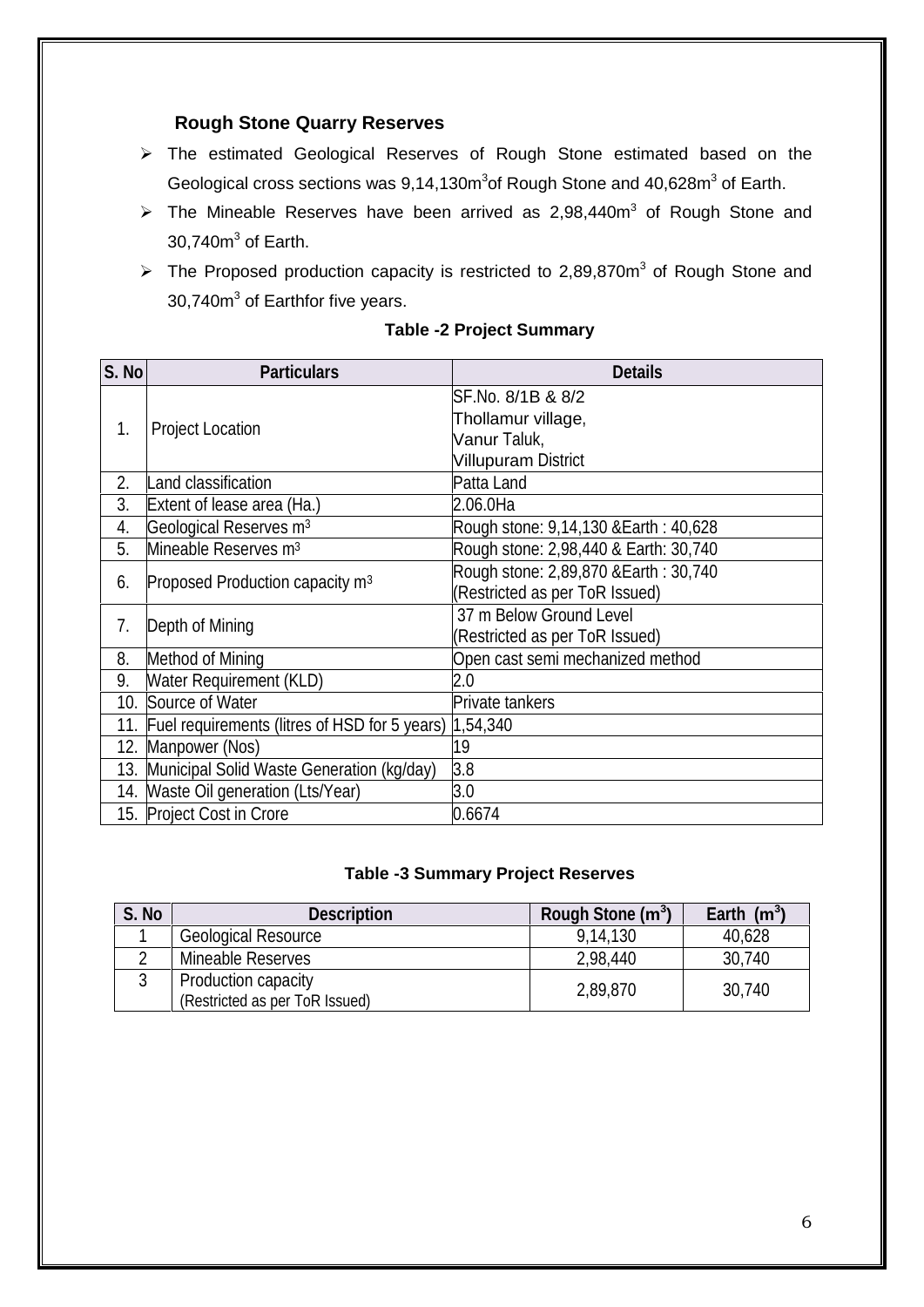### **Table-4 Geological Resources**

| Section | Length   |                    |       |                | Width in Depth in   Volume in   Earth Formation in | <b>Geological Resources</b>      |
|---------|----------|--------------------|-------|----------------|----------------------------------------------------|----------------------------------|
|         | in $(m)$ | (m)                | (m)   | m <sup>3</sup> | m <sup>3</sup>                                     | of Rough stone in m <sup>3</sup> |
|         | 153      | 102                |       | 31212          | 31212                                              |                                  |
| XY-AB   | 153      | 102                | 45    | 702270         |                                                    | 702270                           |
|         |          |                    | Total |                | 31212                                              | 702270                           |
|         | 44       | 107                |       | 9416           | 9416                                               |                                  |
| XY-CD   | 44       | 107                | 45    | 211860         |                                                    | 211860                           |
|         |          |                    | Total |                | 9416                                               | 211860                           |
|         |          | <b>Grand Total</b> |       | 40628          | 914130                                             |                                  |

#### **Table-5Mineable Resources**

|         |              | Length   | Width              | Depth          | Volume in      | Earth Formation in | Minable Reserve of            |
|---------|--------------|----------|--------------------|----------------|----------------|--------------------|-------------------------------|
| Section | Bench        | in $(m)$ | in $(m)$           | in $(m)$       | m <sup>3</sup> | m <sup>3</sup>     | Rough stone in m <sup>3</sup> |
|         |              | 145      | 85                 | $\overline{2}$ | 24650          | 24650              |                               |
|         | $\mathbf{I}$ | 144      | 83                 | 5              | 59760          |                    | 59760                         |
|         | $\parallel$  | 139      | 73                 | 5              | 50735          |                    | 50735                         |
|         | IV           | 134      | 63                 | 5              | 42210          |                    | 42210                         |
|         | V            | 129      | 53                 | 5              | 34185          |                    | 34185                         |
| XY-AB   | VI           | 124      | 43                 | 5              | 26660          |                    | 26660                         |
|         | VII          | 119      | 33                 | 5              | 19635          |                    | 19635                         |
|         | VIII         | 114      | 23                 | 5              | 13110          |                    | 13110                         |
|         | IX           | 109      | 13                 | 5              | 7085           |                    | 7085                          |
|         | Χ            | 99       | 3                  | 5              | 1485           |                    | 1485                          |
|         |              |          | Total              |                |                | 24650              | 254865                        |
|         |              | 35       | 87                 | $\overline{2}$ | 6090           | 6090               |                               |
|         | $\mathbf{I}$ | 34       | 85                 | 5              | 14450          |                    | 14450                         |
|         | III          | 29       | 75                 | 5              | 10875          |                    | 10875                         |
|         | IV           | 24       | 65                 | 5              | 7800           |                    | 7800                          |
| XY-CD   | V            | 19       | 55                 | 5              | 5225           |                    | 5225                          |
|         | VI           | 14       | 45                 | 5              | 3150           |                    | 3150                          |
|         | VII          | 9        | 35                 | 5              | 1575           |                    | 1575                          |
|         | VIII         | 4        | 25                 | 5              | 500            |                    | 500                           |
|         |              |          | Total              |                |                | 6090               | 43575                         |
|         |              |          | <b>Grand Total</b> |                | 30740          | 298440             |                               |

#### **Table-6 Year wise production and development details**

| YEARWISE PRODUCTION |         |       |                    |                   |                   |                   |                            |                                                              |
|---------------------|---------|-------|--------------------|-------------------|-------------------|-------------------|----------------------------|--------------------------------------------------------------|
| Year                | Section | Bench | Length<br>in $(m)$ | Width<br>in $(m)$ | Depth<br>in $(m)$ | Volume<br>in $m3$ | Earth in<br>m <sup>3</sup> | Minable<br>Reserve of<br>Rough<br>stone in<br>m <sup>3</sup> |
|                     | XY-AB   |       | 145                | 85                |                   | 24650             | 24650                      |                                                              |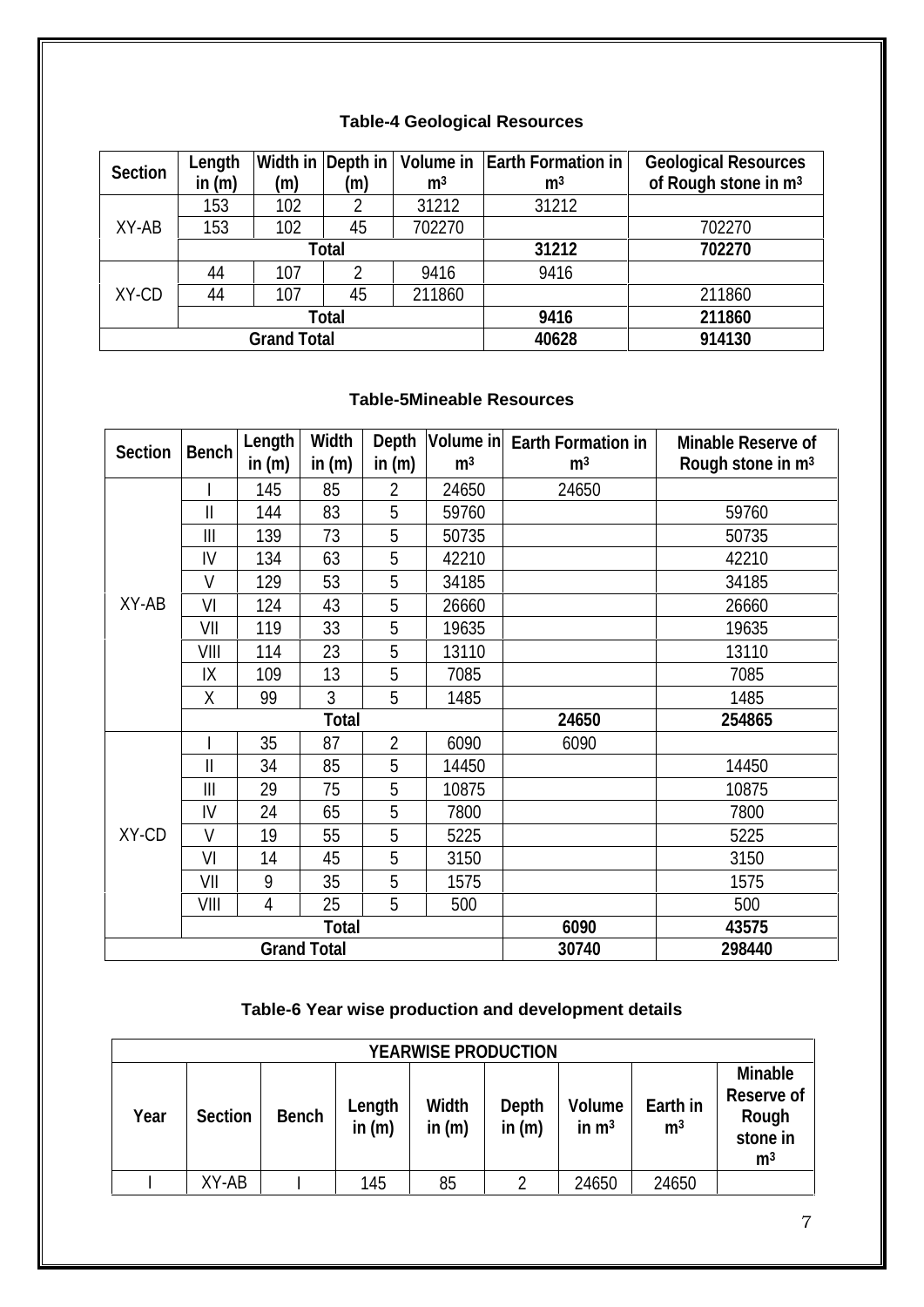|                                       |              | $\mathbf{II}$                         | 144                | 83           | 5              | 59760 |       | 59760  |
|---------------------------------------|--------------|---------------------------------------|--------------------|--------------|----------------|-------|-------|--------|
|                                       |              |                                       |                    | <b>TOTAL</b> |                |       | 24650 | 59760  |
|                                       |              |                                       | 35                 | 87           | $\overline{2}$ | 6090  | 6090  |        |
|                                       | XY-CD        | $\mathsf{I}$                          | 34                 | 85           | 5              | 14450 |       | 14450  |
| $\ensuremath{\mathsf{II}}$            |              | $\mathbf{III}$                        | 29                 | 75           | 5              | 10875 |       | 10875  |
|                                       | XY-AB        | $\mathbf{III}$                        | 94                 | 73           | 5              | 34310 |       | 34310  |
|                                       |              |                                       |                    | <b>TOTAL</b> |                |       | 6090  | 59635  |
|                                       |              | $\begin{array}{c} \hline \end{array}$ | 45                 | 73           | 5              | 16425 |       | 16425  |
| $\begin{array}{c} \hline \end{array}$ | XY-AB        | IV                                    | 134                | 63           | 5              | 42210 |       | 42210  |
|                                       | XY-CD        | IV                                    | 4                  | 65           | 5              | 1300  |       | 1300   |
|                                       | <b>TOTAL</b> |                                       |                    |              |                |       |       | 59935  |
|                                       | XY-CD        | IV                                    | 20                 | 65           | 5              | 6500  |       | 6500   |
|                                       |              | $\vee$                                | 19                 | 55           | 5              | 5225  |       | 5225   |
| IV                                    | XY-AB        | $\vee$                                | 129                | 53           | 5              | 34185 |       | 34185  |
|                                       |              | VI                                    | 64                 | 43           | 5              | 13760 |       | 13760  |
|                                       |              |                                       |                    | 59670        |                |       |       |        |
|                                       |              | VI                                    | 60                 | 43           | 5              | 12900 |       | 12900  |
|                                       | XY-AB        | VII                                   | 119                | 33           | 5              | 19635 |       | 19635  |
|                                       |              | VIII                                  | 114                | 23           | 5              | 13110 |       | 13110  |
| $\vee$                                |              | VI                                    | 14                 | 45           | 5              | 3150  |       | 3150   |
|                                       | XY-CD        | VII                                   | 9                  | 35           | 5              | 1575  |       | 1575   |
|                                       |              | VIII                                  | $\overline{4}$     | 25           | 5              | 500   |       | 500    |
|                                       |              |                                       |                    | <b>TOTAL</b> |                |       |       | 50870  |
|                                       |              |                                       | <b>GRAND TOTAL</b> |              |                |       | 30740 | 289870 |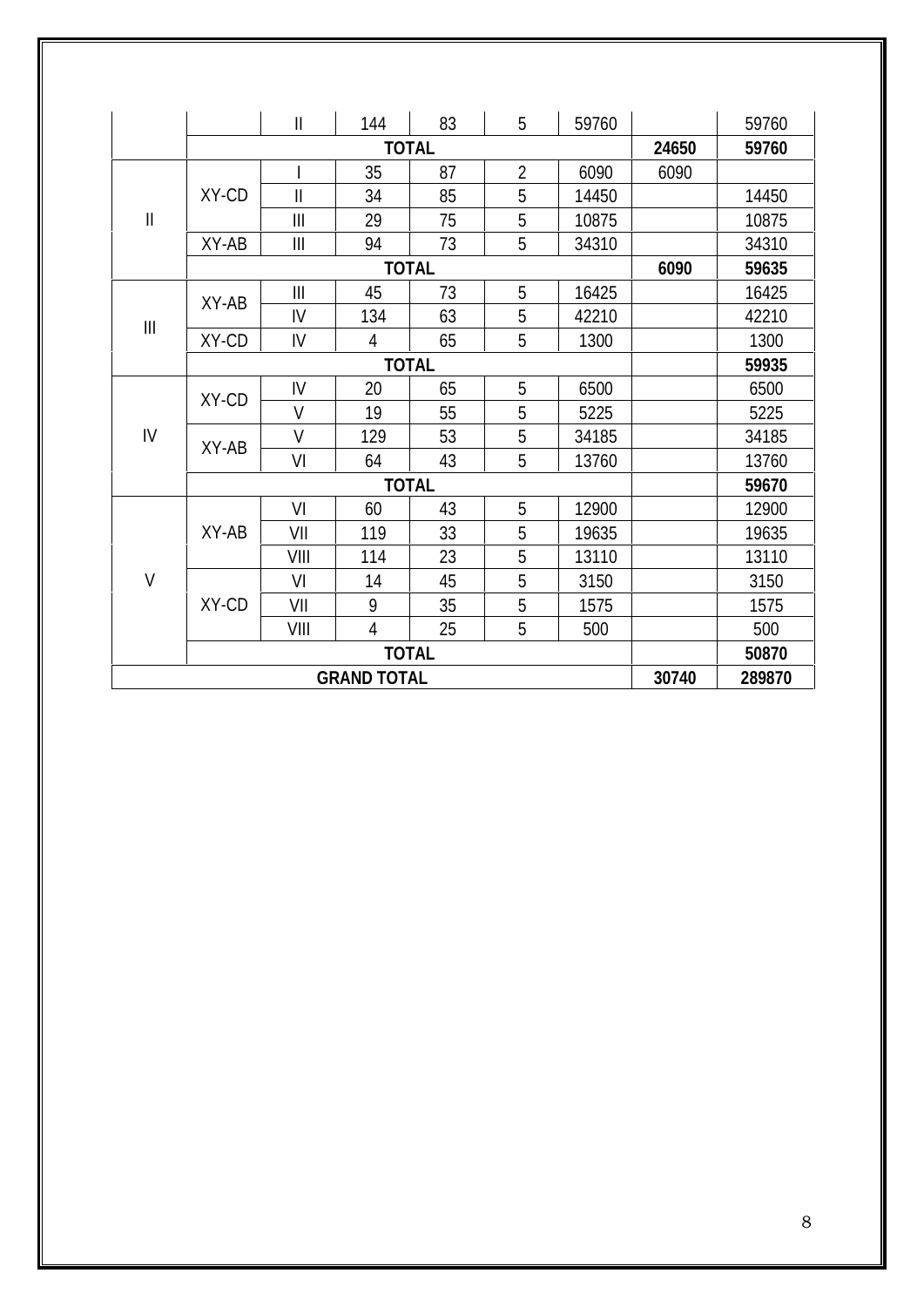

**Figure-2 Quarry Lease & Surface Plan of the Quarry**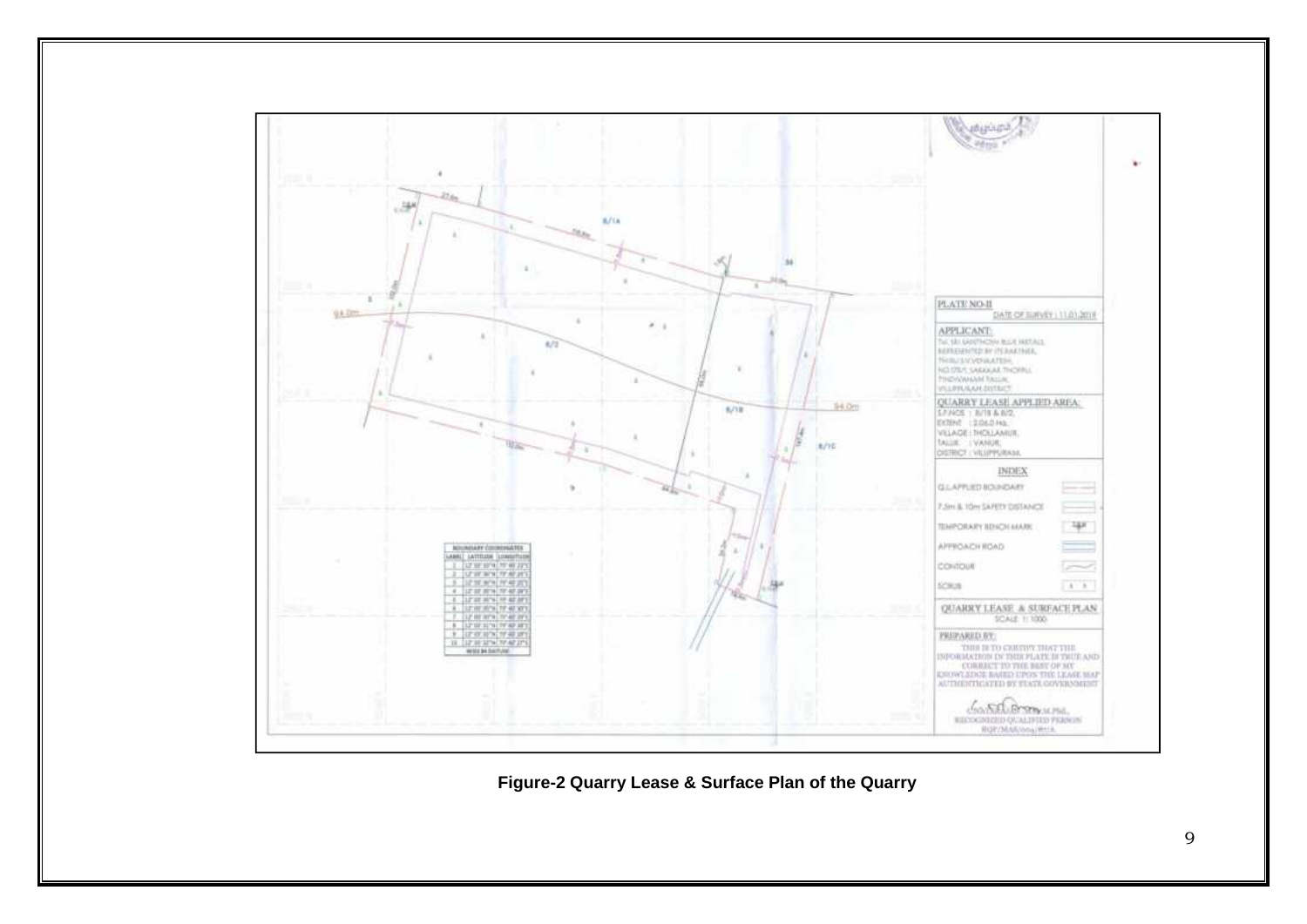

**Figure-3 Conceptual Plan& Section of the Quarry**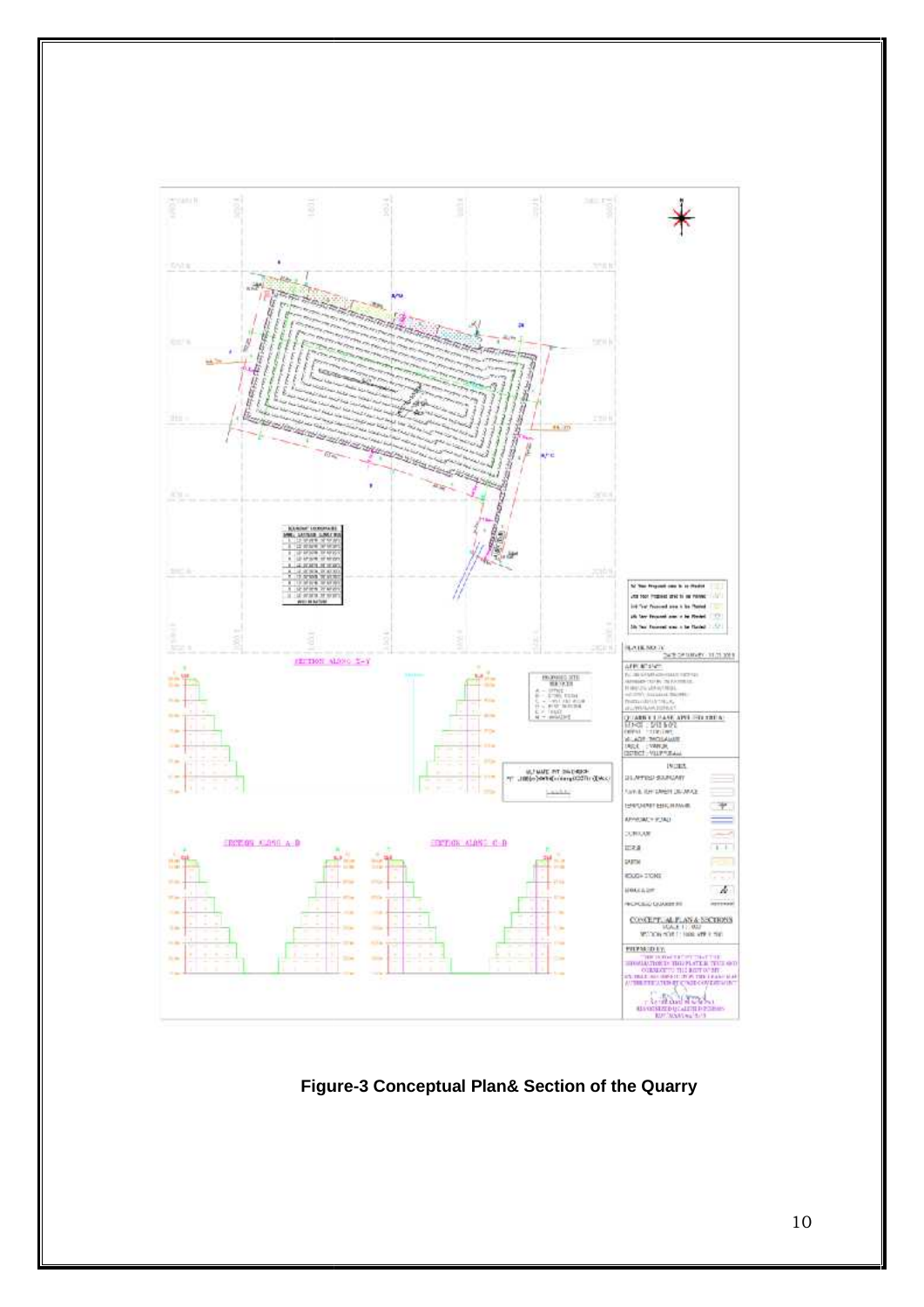

**Figure-4 Year wise Production Plan & Section of the Quarry**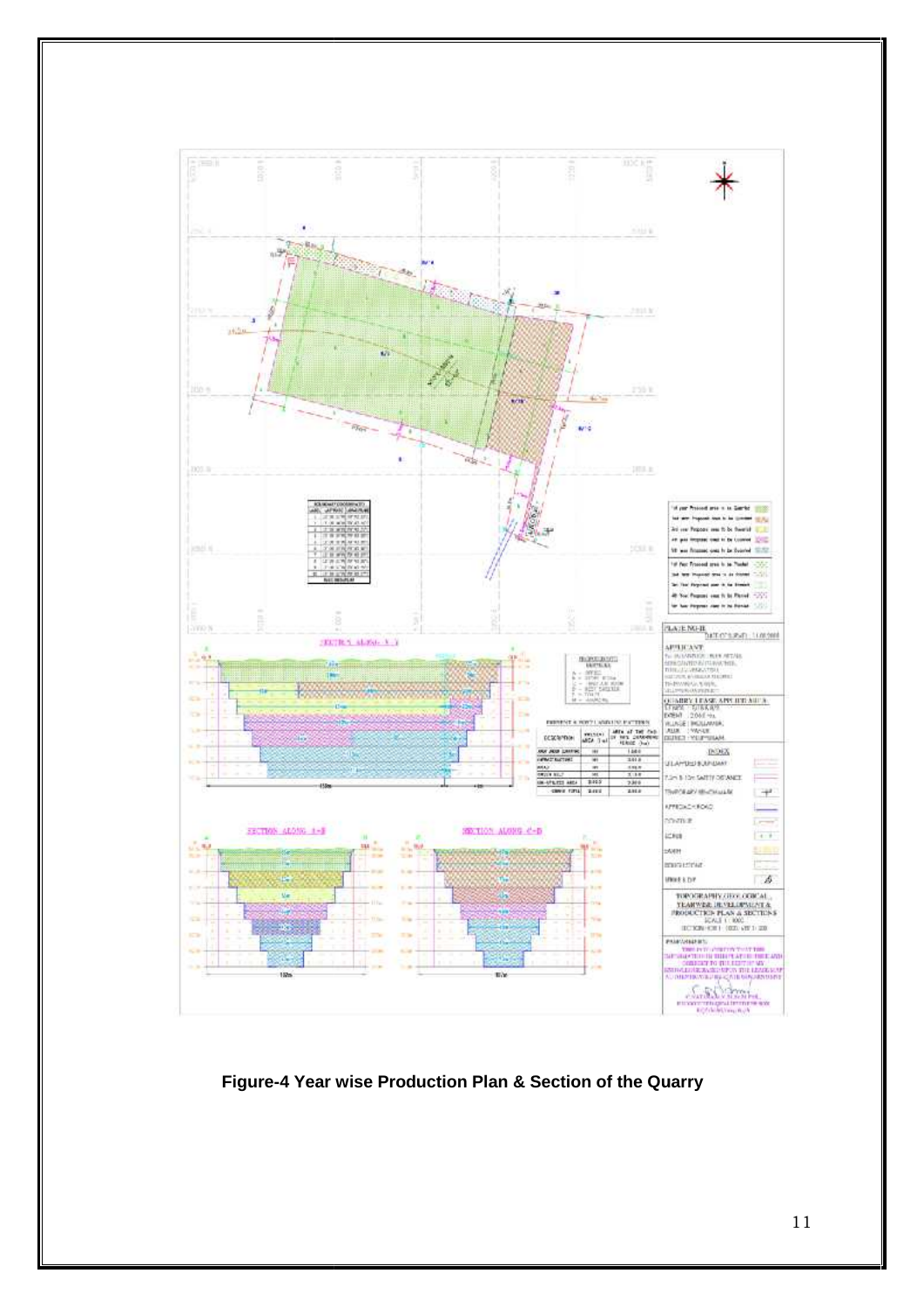| <b>Existing Quarries- 6 No's</b> |                                |              |                |           |                |  |  |
|----------------------------------|--------------------------------|--------------|----------------|-----------|----------------|--|--|
| S.No                             | Name of the                    | Name of      | Taluk &        | S.F.Nos.  | Extent (in ha) |  |  |
|                                  | lessee/permit holder           | the Mineral  | <b>Village</b> |           |                |  |  |
| E1                               | Tmt.S.Nanthini,                | Rough        | Vanur,         | $11/5A$ , | 0.14.0         |  |  |
|                                  | W/o.Sankar,                    | <b>Stone</b> | Thollamur      | 11/6,     | 0.17.0         |  |  |
|                                  | No.14, 3 <sup>rd</sup> street, |              |                | 11/7,     | 0.19.0         |  |  |
|                                  | Jayapuram,                     |              |                | 16/2,     | 0.11.0         |  |  |
|                                  | <b>Tindivanam Taluk</b>        |              |                | 16/3,     | 0.11.0         |  |  |
|                                  |                                |              |                | 16/4,     | 0.15.0         |  |  |
|                                  |                                |              |                | 16/5,     | 0.12.0         |  |  |
|                                  |                                |              |                | 16/6,     | 0.16.0         |  |  |
|                                  |                                |              |                | 16/7,     | 0.24.0         |  |  |
|                                  |                                |              |                | 16/8B,    | 0.23.0         |  |  |
|                                  |                                |              |                | 16/9,     | 0.08.5         |  |  |
|                                  |                                |              |                | 16/10     | 1.62.0         |  |  |
|                                  |                                |              |                |           | 3.32.5         |  |  |
| E2                               | Thiru.V.Sankar,                | Rough        | Vanur,         | 2/1       | 0.45.5         |  |  |
|                                  | S/o.Vivekandan,                | <b>Stone</b> | Thollamur      | 2/2       | 0.22.0         |  |  |
|                                  | 14, Jayapuram Colony,          |              |                | 2/3       | 0.22.0         |  |  |
|                                  | Tindivanam Town &              |              |                | 2/4       | 0.23.5         |  |  |
|                                  | Taluk, Villupuram District     |              |                | 2/5       | 0.25.0         |  |  |
|                                  |                                |              |                | 3/1       | 0.32.5         |  |  |
|                                  |                                |              |                | 3/2       | 0.33.5         |  |  |
|                                  |                                |              |                | 3/3       | 0.81.0         |  |  |
|                                  |                                |              |                | 3/4       | 0.20.0         |  |  |
|                                  |                                |              |                | 3/5       | 0.22.5         |  |  |
|                                  |                                |              |                | 3/6       | 0.21.0         |  |  |
|                                  |                                |              |                | 3/7       | 0.18.0         |  |  |
|                                  |                                |              |                |           | 3.66.5         |  |  |
| E <sub>3</sub>                   | R.Alagurajan,                  | Rough        | Vanur,         | 35/1B     | 1.04.0         |  |  |
|                                  | S/o.Ramaswamy,                 | <b>Stone</b> | Thollamur      | 35/2A2(P) | 0.19.5/0.48.0  |  |  |
|                                  | No.41, Erikaran Street,        |              |                | 35/2B(P)  | 0.23.0/0.48.0  |  |  |
|                                  | Nerkundram,<br>Chennai - 107   |              |                |           | 1.46.5         |  |  |

# **Table- 9 Quarry Details within 500m Radius**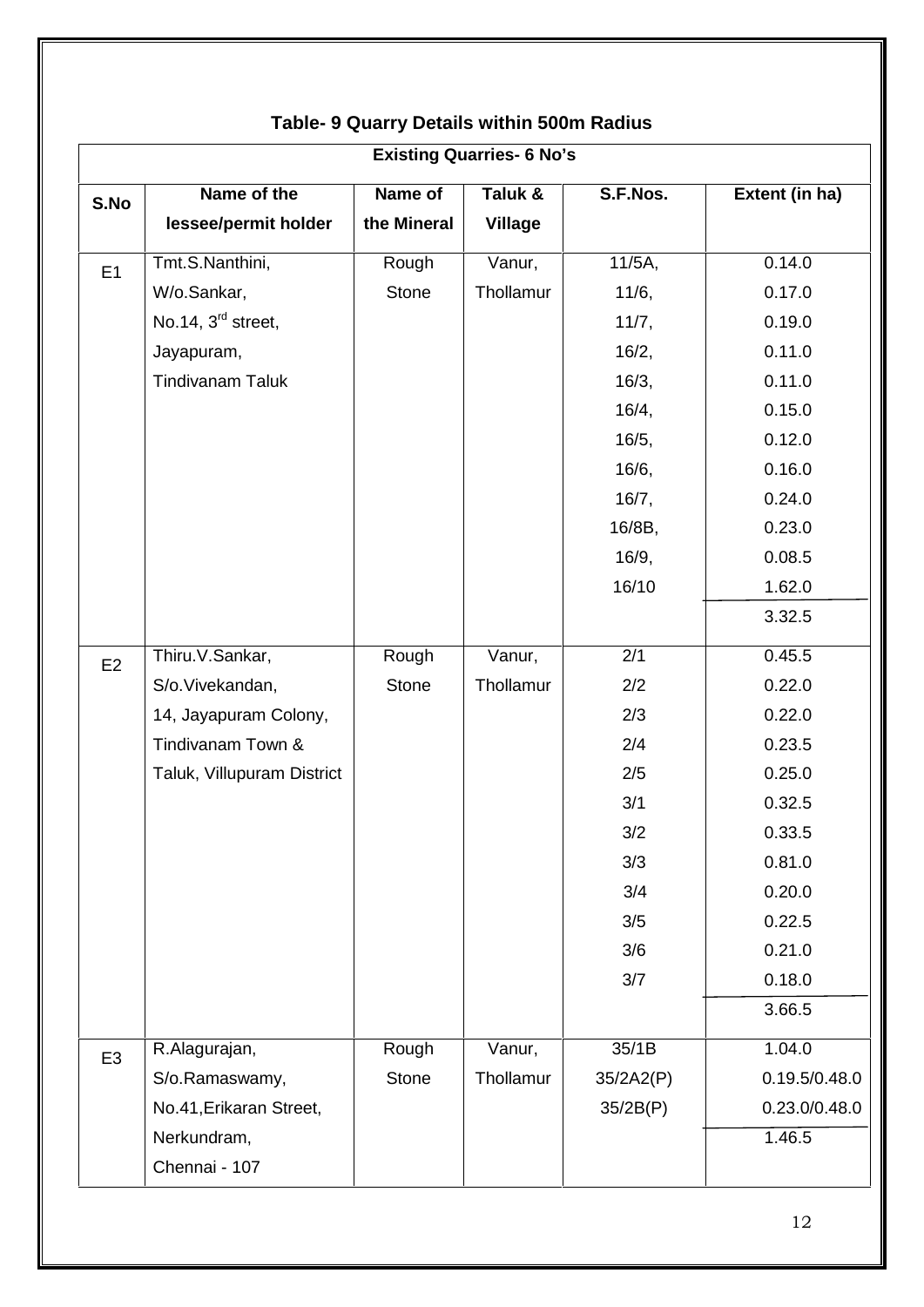| E <sub>4</sub> | Thiru.V.Sadaiyappan,                   | Rough          | Vanur,         | $1/3A$ , | 0.58.0         |  |  |  |  |  |
|----------------|----------------------------------------|----------------|----------------|----------|----------------|--|--|--|--|--|
|                | No.18, Amal Nagar,                     | <b>Stone</b>   | Thollamur      | 12/3     | 0.60.5         |  |  |  |  |  |
|                | West Tambaram,                         |                |                | 12/5B1   | 2.38.5         |  |  |  |  |  |
|                | Chennai- 600 045.                      |                |                |          | 3.57.0         |  |  |  |  |  |
| E <sub>5</sub> | M/s.Aswani Enterprises,                | <b>Black</b>   | Vanur,         | 169/9    | 0.25.0         |  |  |  |  |  |
|                | No.49/A, Jayapuram                     | Granite        | Karasanur      | 169/10   | 0.25.0         |  |  |  |  |  |
|                | colony,                                |                |                | 169/12   | 0.28.5         |  |  |  |  |  |
|                | Tindivanam Taluk,                      |                |                | 172/1(P) | 0.60.0         |  |  |  |  |  |
|                | Villupuram.                            |                |                |          | 1.38.5         |  |  |  |  |  |
| E <sub>6</sub> | G.Raja, S/o. Gopal,                    | Rough          | Vanur,         | 26/1     | 2.42.5         |  |  |  |  |  |
|                | Sivaraj Street,                        | <b>Stone</b>   | Thollamur      |          |                |  |  |  |  |  |
|                | Thiruneermalai,                        |                |                |          |                |  |  |  |  |  |
|                | Chennai.                               |                |                |          |                |  |  |  |  |  |
|                | <b>Expired(Abandon Quarry - 3 No's</b> |                |                |          |                |  |  |  |  |  |
| S.No           | Name of the lessee/permit              | Name of        | Taluk &        | S.F.Nos. | Extent (in ha) |  |  |  |  |  |
|                | holder                                 | the            | <b>Village</b> |          |                |  |  |  |  |  |
|                |                                        | <b>Mineral</b> |                |          |                |  |  |  |  |  |
| A1             | D.Sundaramurthy,                       | Rough          | Vanur,         | 35/2A1   | 1.06.0         |  |  |  |  |  |
|                | Santhosh Blue metals,                  | <b>Stone</b>   | Thollamur      | 9/3      | 0.33.5         |  |  |  |  |  |
|                | Thollamur Village,                     |                |                |          |                |  |  |  |  |  |
|                |                                        |                |                |          |                |  |  |  |  |  |
|                | Eraiyur Post,                          |                |                |          |                |  |  |  |  |  |
|                | Vanur Taluk                            |                |                |          | 1.39.5         |  |  |  |  |  |
|                | S.IrusappaGounder,                     | Rough          | Vanur,         | 4/1      | 0.40.0         |  |  |  |  |  |
| A2             | S/o.SrinevasaGounder,                  | Stone          | Thollamur      | 4/2A     | 0.04.5         |  |  |  |  |  |
|                | Karasanur Village,                     |                |                | 4/2B     | 0.10.0         |  |  |  |  |  |
|                | Vanur Taluk.                           |                |                | 4/2C     | 0.80.5         |  |  |  |  |  |
|                |                                        |                |                | 6/2B     | 0.61.0         |  |  |  |  |  |
|                |                                        |                |                |          | 1.96.0         |  |  |  |  |  |
| A3             | R.Periyasamy,                          | Rough          | Vanur,         | 1/3B     | 1.52.0         |  |  |  |  |  |
|                | S/o.Rangasamy,                         | Stone          | Thollamur      |          |                |  |  |  |  |  |
|                | Karasanur Village,                     |                |                |          |                |  |  |  |  |  |
|                | V. Parangini Post,                     |                |                |          |                |  |  |  |  |  |
|                | Vanur Taluk                            |                |                |          |                |  |  |  |  |  |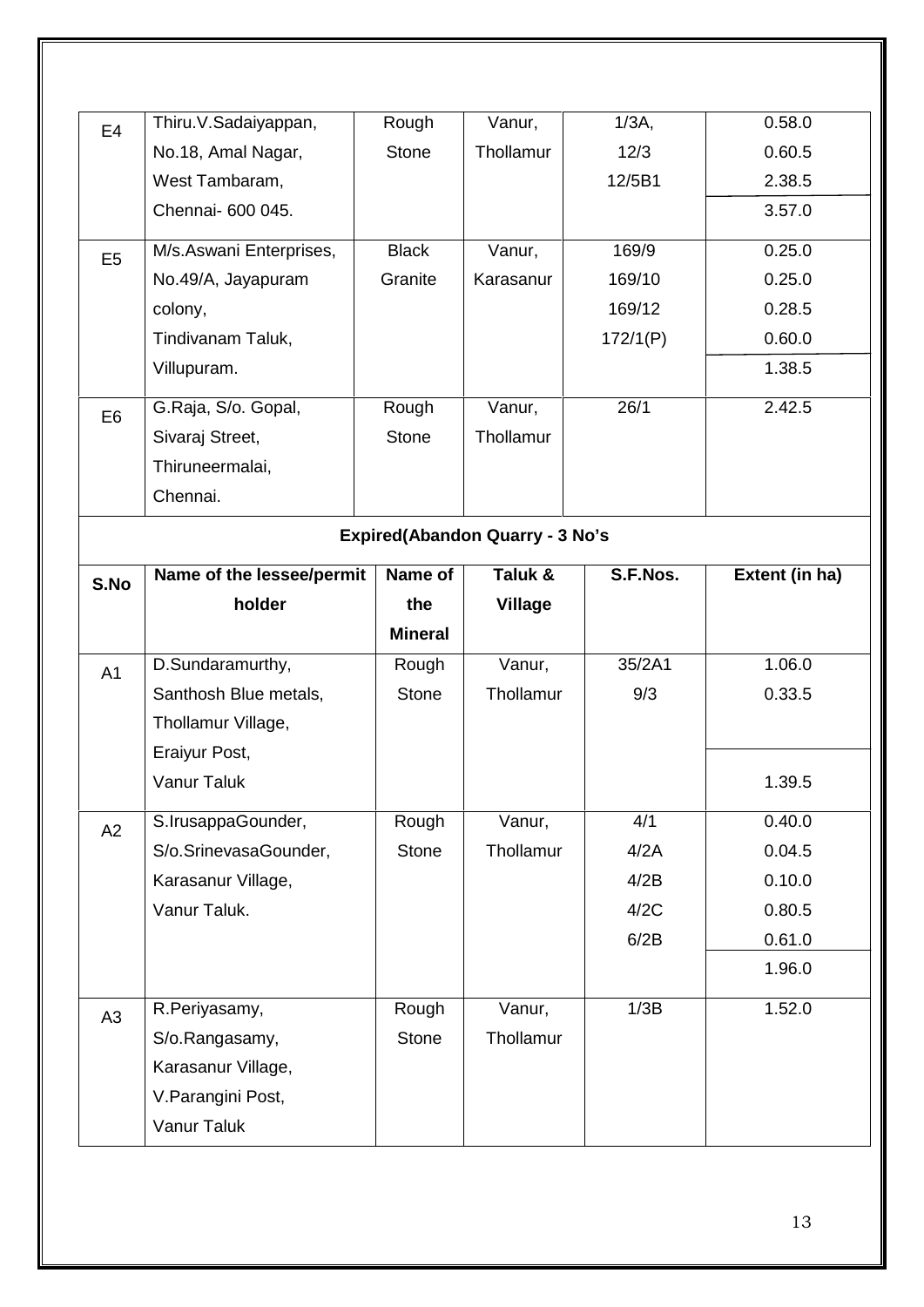| <b>Proposed Quarry-1 No's</b> |                            |                |                 |          |               |  |
|-------------------------------|----------------------------|----------------|-----------------|----------|---------------|--|
| S.No                          | Name of the lessee/permit  | Name of the    | Taluk & Village | S.F.Nos. | <b>Extent</b> |  |
|                               | holder                     | <b>Mineral</b> |                 |          | (in ha)       |  |
| P1.                           | Santhosh Blue metals,      | Rough Stone    | Vanur,          | 8/1B and | 2.06.0        |  |
|                               | Represented by its Partner |                | Thollamur       | 8/2      |               |  |
|                               | Thiru.S.V.Venkatesh,       |                |                 |          |               |  |
|                               | No.173/1, SarkkarThoppu,   |                |                 |          |               |  |
|                               | Tindivanam Taluk,          |                |                 |          |               |  |
|                               | <b>Villupuram District</b> |                |                 |          |               |  |
|                               |                            |                |                 |          |               |  |

## **Proposed Quarry Details (Santhosh Blue metals Quarry):**

# **Table-10 Salient features of Proposed Quarry Details (Santhosh Blue metals Quarry)**

| S. No | <b>Particulars</b>                            | <b>Details</b>                                                                 |
|-------|-----------------------------------------------|--------------------------------------------------------------------------------|
| 1.    | <b>Project Location</b>                       | SF.No. 8/1B & 8/2<br>Thollamur village,<br>Vanur Taluk,<br>Villupuram District |
| 2.    | Land classification                           | Patta Land                                                                     |
| 3.    | Extent of lease area (Ha.)                    | 2.06.0Ha                                                                       |
| 4.    | Geological Reserves m <sup>3</sup>            | Rough stone: 9,14,130 & Earth : 40,628                                         |
| 5.    | Mineable Reserves m <sup>3</sup>              | Rough stone: 2,98,440 & Earth: 30,740                                          |
| 6.    | Proposed Production capacity m <sup>3</sup>   | Rough stone: 2,89,870 & Earth : 30,740<br>(Restricted as per ToR Issued)       |
| 7.    | Depth of Mining                               | 37 m Below Ground Level<br>(Restricted as per ToR Issued)                      |
| 8.    | Method of Mining                              | Open cast semi mechanized method                                               |
| 9.    | <b>Water Requirement (KLD)</b>                | 2.0                                                                            |
| 10.   | Source of Water                               | Private tankers                                                                |
| 11.   | Fuel requirements (litres of HSD for 5 years) | 1,54,340                                                                       |
| 12.   | Manpower (Nos)                                | 19                                                                             |
| 13.   | Municipal Solid Waste Generation (kg/day)     | 3.8                                                                            |
|       | 14. Waste Oil generation (Lts/Year)           | 3.0                                                                            |
|       | 15. Project Cost in Crore                     | 0.6674                                                                         |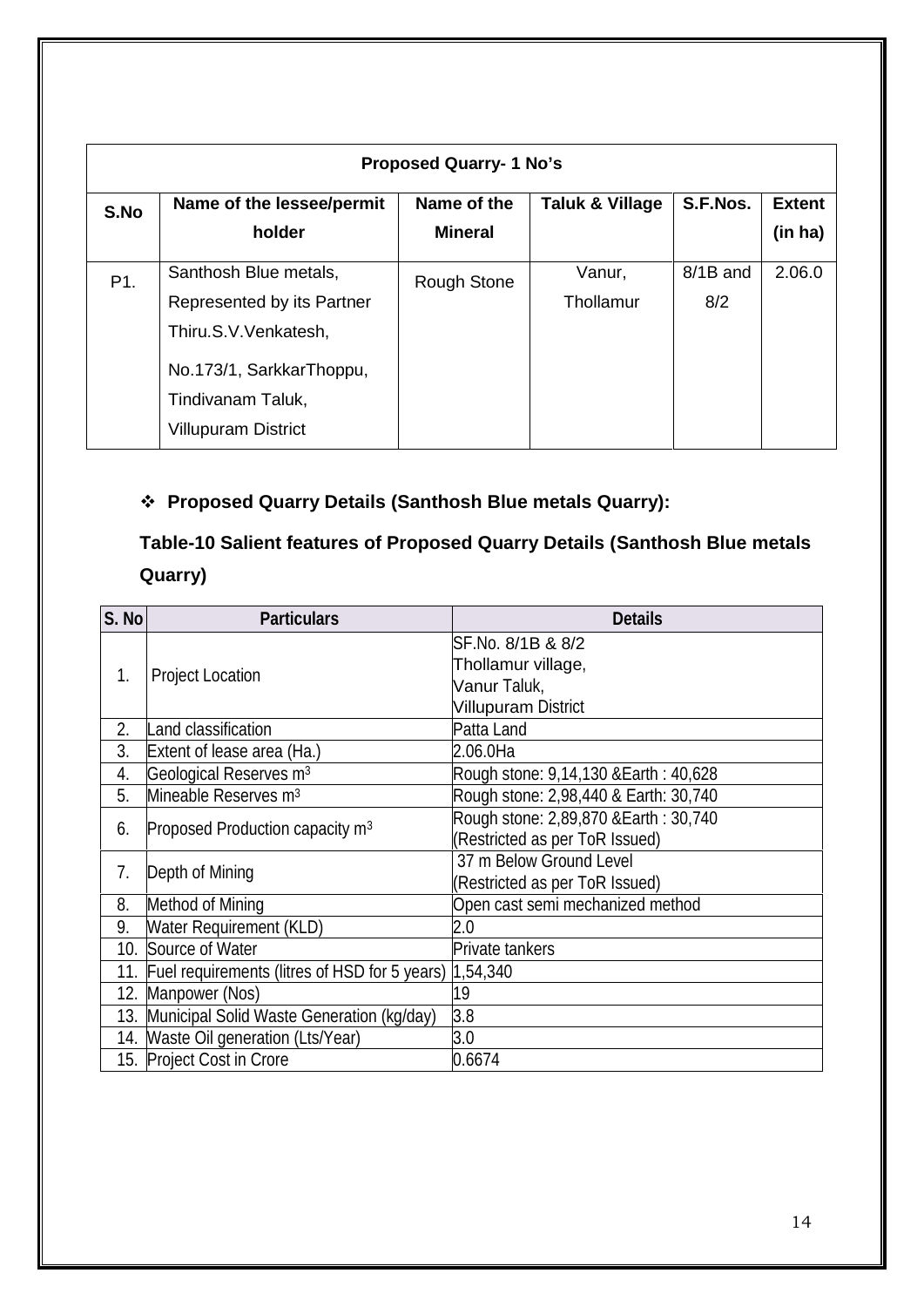#### **Summary of the Magnitude of Operation**

- $\triangleright$  The Rough Stone quarrying operation is proposed to be carried out by opencast semi mechanized method by formation of benches. Benches are proposed with a height of 5m &5m width. Major machineries are Compressor, Jack hammer, and excavator is used in proposed quarry. Tippers and dumpers will be used for transportation.
- $\triangleright$  The Proposed production capacityis 2,89,870 m<sup>3</sup>of Rough Stone and 30,740 m<sup>3</sup>of Gravel for five years(Restricted as per ToR Issued).
- $\triangleright$  The mineable reserves have been computed 2,98,440m<sup>3</sup>of Rough Stone and 30,740 $m<sup>3</sup>$  of Gravel for five years.
- $\triangleright$  The effective geological reserves and mineable have been worked out 9,14,130m<sup>3</sup>of Rough Stone and 40,628m<sup>3</sup> of Gravel.
- $\triangleright$  The depth of the mine will be 37 m(Restricted as per ToR Issued).

#### **Project Requirements**

#### **I. Land requirement:**

- The ThollamurRough Stone Quarryis over an extent of 2.06.0.Ha.
- Lease area located at S. F. No.8/1B, 8/2Thollamur Village, VannurTaluk, Villupuram District, Tamil Nadu State, lies in the latitude of 12°03'30" N to 12°03'36" N and longitude of79°40'23" E to 79°40'30" E.
- $\triangleright$  The lease area topography is plain topography; site elevation is ~94m. The area is marked in the survey of India Topo sheet No. 57 P/12.The lithology of the mining lease will be submitted on final EIA report.Land use Patterns is given in **Table-11.**

| S. No | Description          | Present Area (Ha.) | Area in use during the<br>quarrying period (Ha.) |
|-------|----------------------|--------------------|--------------------------------------------------|
|       | Under quarrying area | Nil                | 1.57.00                                          |
|       | Infrastructure       | Nil                | 0.01.00                                          |
| 3     | Roads                | Nil                | 0.02.00                                          |
|       | Jnutilized           | 2.06.0             | 0.31.00                                          |
| 5     | <b>Green Belt</b>    | Nil                | 0.15.00                                          |
|       | Total                | 2.06.0             | 2.06.00                                          |

#### **Table-11 Quarry Lease area breakup**

#### **II. Quarry Reserves**

#### **Table-12 Rough stone Quarry Reserves**

| 3.00 | <b>Description</b>         | Rough Stone (m <sup>3</sup> ) | Earth $(m^3)$ |
|------|----------------------------|-------------------------------|---------------|
|      | <b>Geological Resource</b> | 9,14,130                      | 40,628        |
|      | Mineable Reserves          | 2,98,440                      | 30,740        |
|      | Production capacity        | 2,89,870                      | 30,740        |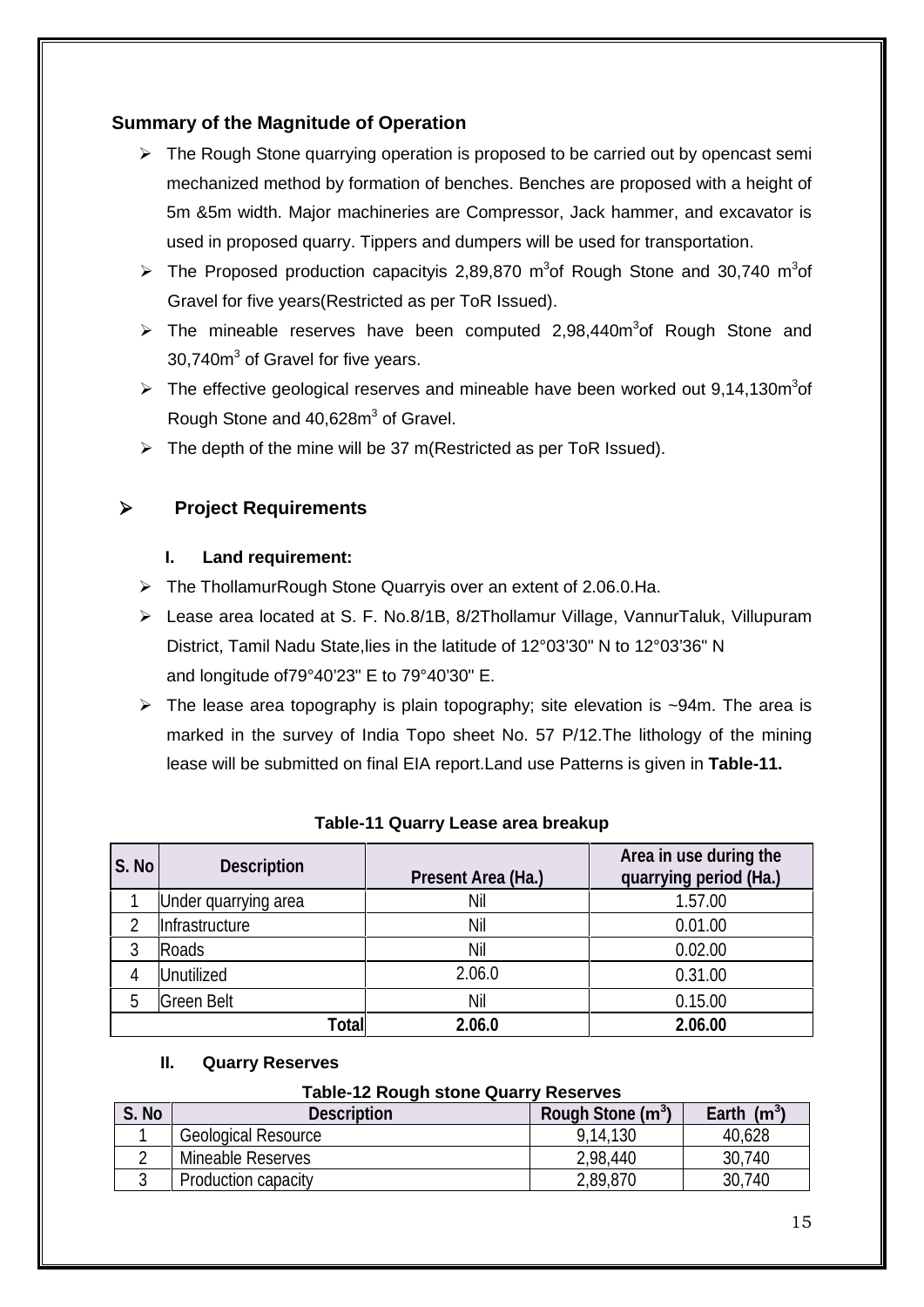| м<br>ш<br>. .<br>. |  |
|--------------------|--|

#### **III. Water Requirement**

- $\triangleright$  The total water requirement is 2.0KLD (Drinking & Domestic purpose 0.5KLD, Dust suppression -1.0 KLD & for Greenbelt- 0.5KLD). The total water requirement will be met from private tankers.
- $\triangleright$  The Rough Stonequarry will not produce any toxic effluent in the form of solid, liquid or gas.
- $\triangleright$  No wastewater will be discharged by quarry operation. Domestic wastewater will be disposed to Septic Tank followed by soak pit.

#### **Table-13 Water requirement breakup**

| S. No | <b>Description</b>          | Water Requirement (KLD) |
|-------|-----------------------------|-------------------------|
|       | Drinking & Domestic purpose |                         |
|       | Dust suppression            |                         |
|       | <b>Green Belt</b>           |                         |
|       | Total                       |                         |

#### **IV. Power & Fuel Requirement**

- $\triangleright$  No power is required during mining operations. Working is restricted on day time only between 9AM to 6PM.
- $\geq 1,54,340$  liters of HSD for the entire project life will be brought from nearby diesel pumps.

#### **Table-14 Power & Fuel Requirement**

| S. No | Details                                                    | Rough stone (Liters) | Source                           |
|-------|------------------------------------------------------------|----------------------|----------------------------------|
|       | Diesel Requirements<br>approx. (Litres of HSD for 5 years) | 1,54,340             | HP/BPCL/<br><b>IOCL/Reliance</b> |

#### **V. Manpower**

Manpower requirement for the proposed project is 19 Nos.

#### **Table -15Manpower requirement of the Project**

| S.No | <b>Description</b> | <b>No</b><br>оf<br><b>Persons</b> |
|------|--------------------|-----------------------------------|
|      | <b>Skilled</b>     |                                   |
|      | Operator           |                                   |
|      | Mechanic           |                                   |
|      | Mines manager/Mate |                                   |
| 2.   | Semi - skilled     |                                   |
|      | Driver             |                                   |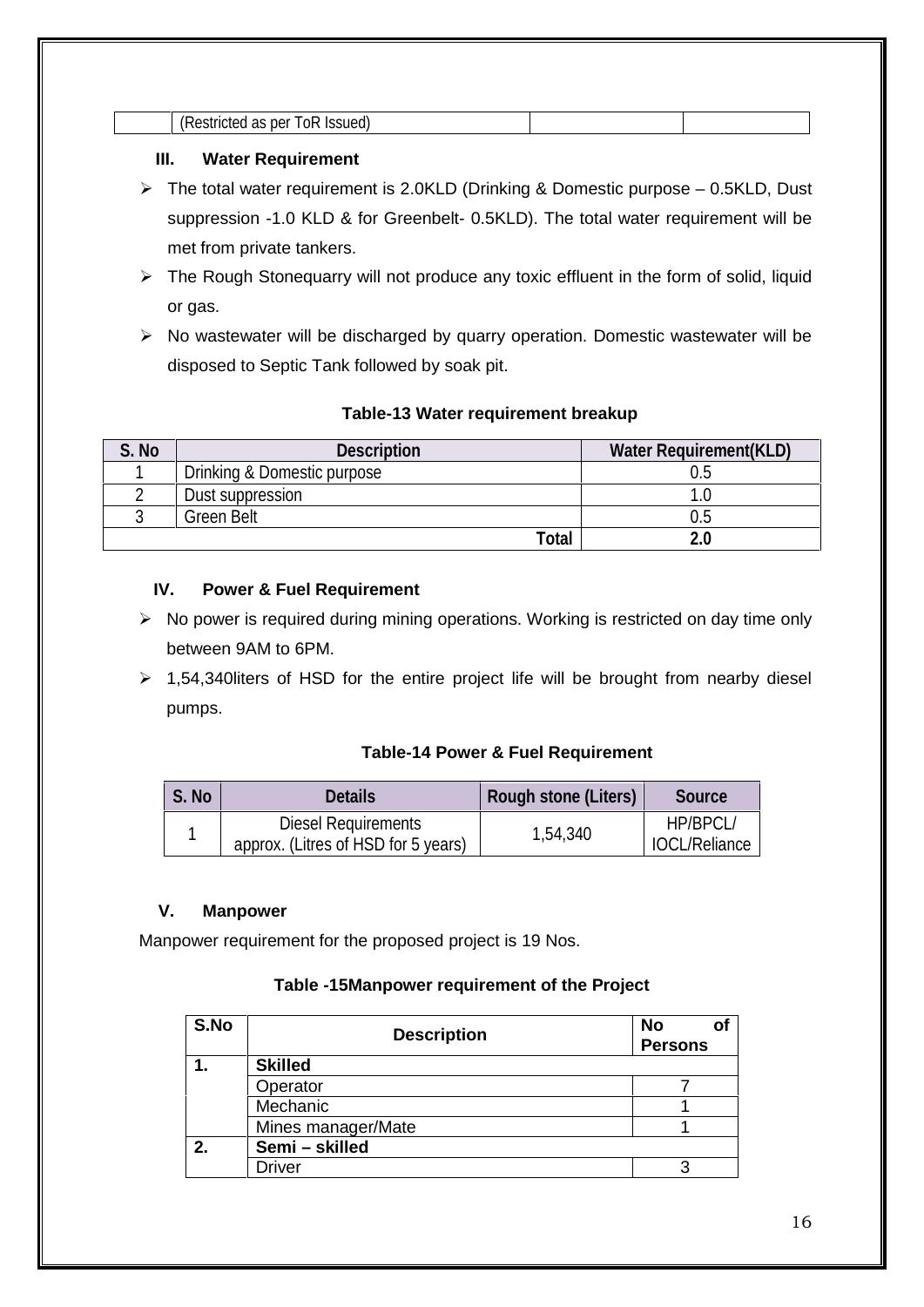| J. | <b>Unskilled</b>  |     |
|----|-------------------|-----|
|    | Musdoor / Labours |     |
|    | <b>Total</b>      | 1 Q |

#### **VI. Solid Waste Generation & Management**

#### **Municipal Solid Waste Management**

#### **Table -16 Municipal Solid Waste generation & Management**

| S. No | <b>Type</b> | <b>Quantity Kg/day</b> | <b>Disposal method</b>                |
|-------|-------------|------------------------|---------------------------------------|
|       | Organic     | 2.28                   | Municipal bin including food<br>waste |
|       | Inorganic   | 1.52                   | <b>TNPCB</b> authorized recyclers     |
|       | Total       | 3.8                    |                                       |

As per CPHEEO guidelines: MSW per capita/day =0.45

#### **Hazardous Waste Management**

#### **Table -17 Hazardous Waste Generation and Management**

| Waste<br>Category No | <b>Description</b> | Quantity<br>(L/Year) | Mode of Disposal                                                                                                                  |
|----------------------|--------------------|----------------------|-----------------------------------------------------------------------------------------------------------------------------------|
| 5.1                  | Waste Oil          | 3.0                  | Will be Collected in leak proof containers and disposed<br>TNPCB<br>Authorized<br>Agencies<br>for<br>tΟ<br>Reprocessing/Recycling |

#### **VII. Nearest Human Settlement**

The detail of nearest human settlement from the project site is provided in **Table-9.**

#### **Table-18 Nearest Human Settlement**

| S.             | <b>Places</b> | <b>Distance</b> | <b>Direction</b> | <b>Population as per Census</b> |  |
|----------------|---------------|-----------------|------------------|---------------------------------|--|
| <b>No</b>      |               | (~Km)           |                  | 2011                            |  |
|                | Karasanur     | 0.75km          | N                | 2,862                           |  |
| 2              | Thollamur     | 0.94km          | S                | 1,419                           |  |
| 3              | Eriyur        | 1.56km          | W                | 3,257                           |  |
| $\overline{4}$ | Parankani     | 1.87km          | Е                | 3,393                           |  |
| 5              | Ambuzhikkali  | 2.69km          | <b>WSW</b>       | 558                             |  |

#### **Industries**

The details of Industries within 15km radius from the project site are given in **Table -10.**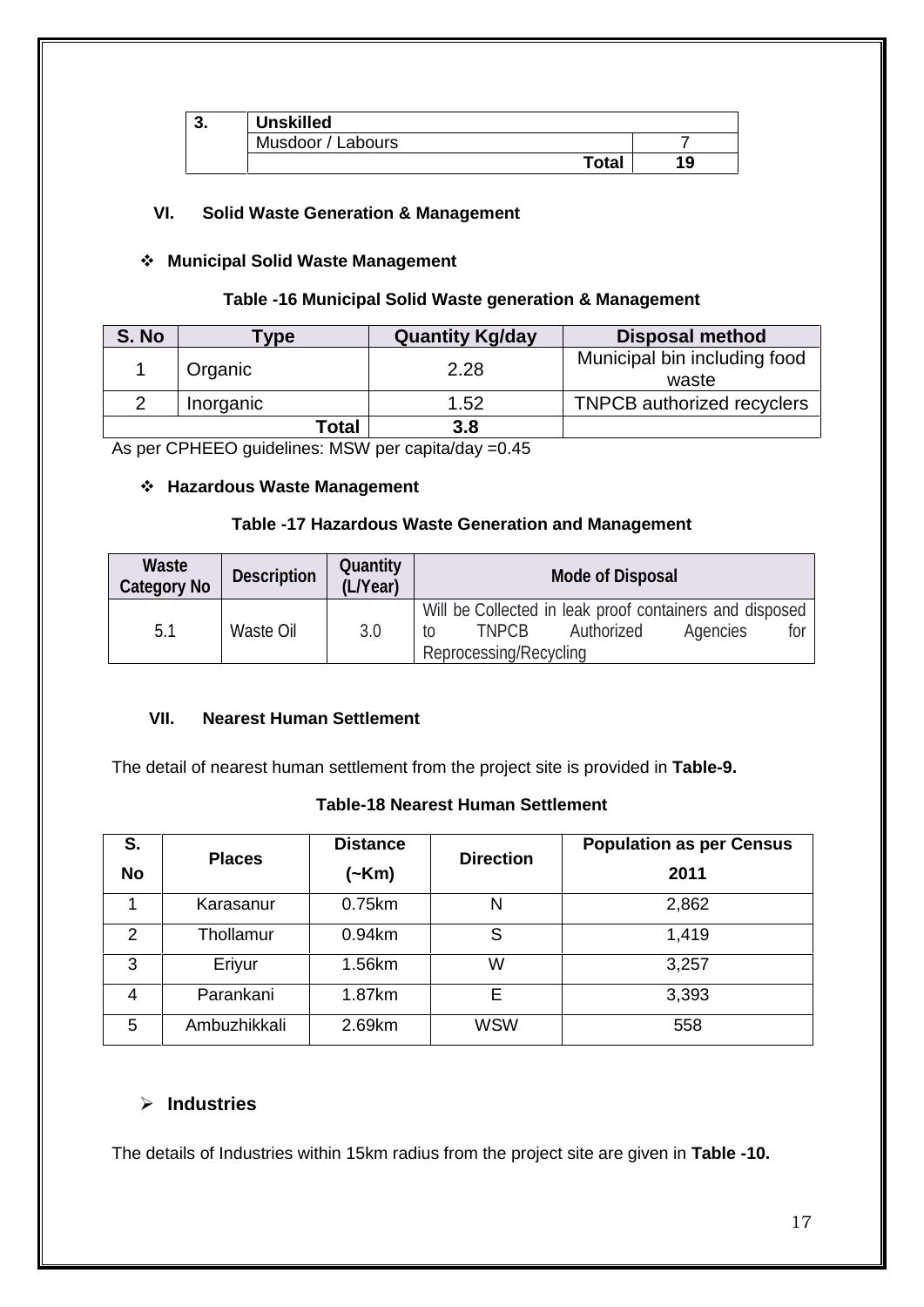# **Table -19 Industries within 15km radius from the project site**

| <b>Industries</b> |                                                    |                      |           |
|-------------------|----------------------------------------------------|----------------------|-----------|
| 1.                | Mahabir packaging                                  | 9.60km               | <b>SE</b> |
| 2.                | Sona Metachempvt Itd                               | 9.76km               | <b>SE</b> |
| 3.                | Larsen & Toubro Limited Formwork Factory           | 9.67km               | <b>SE</b> |
| 4.                | <b>L&amp;T Formwork Factory</b>                    | 9.69km               | <b>SE</b> |
| 5.                | United spirits limited                             | $\overline{9.97}$ km | <b>SE</b> |
| 6.                | Suolificio Linea Italia India Pvt Ltd              | 10.05km              | <b>SE</b> |
| 7.                | Adithya Package Industry                           | 10.33km              | <b>SE</b> |
| 8.                | <b>Vimal Paper Packing Unit</b>                    | 10.35km              | <b>SE</b> |
| 9.                | Fine Automotive & Industrial Radiators Pvt. Ltd    | 10.32km              | <b>SE</b> |
| 10.               | Aparna Paper Processing Industry P Ltd             | 10.31km              | <b>SE</b> |
| 11.               | Metal Scope India pvt Itd                          | 10.25km              | <b>SE</b> |
| 12.               | Aromatics (India) Pvt. Ltd                         | 10.46km              | <b>SE</b> |
| 13.               | <b>Tensonite PVT LTD</b>                           | 10.56km              | <b>SE</b> |
| 14.               | <b>Larsan Tin Printers</b>                         | 10.48km              | <b>SE</b> |
| 15.               | <b>ATC Chemicals India</b>                         | 10.12km              | <b>SE</b> |
| 16.               | Sri Narayani Pack                                  | 10.60km              | <b>SE</b> |
| 17.               | LD Packaging                                       | 10.63km              | <b>SE</b> |
| 18.               | Anbu Steel Traders-Old Pipe Dealers                | 10.72km              | <b>SE</b> |
| 19.               | Eaton Power Quality Pvt Ltd                        | 10.72km              | <b>SE</b> |
| 20.               | Emox Manufacturing PVT. LTD                        | 10.83km              | <b>SE</b> |
| 21.               | Crimson Metal Engineering Company Ltd              | 10.46km              | <b>SE</b> |
| 22.               | Acer India Private Limited                         | 11.04km              | <b>SE</b> |
| 23.               | Chennai alum chemical pvt ltd                      | 11.19km              | <b>SE</b> |
| 24.               | Kaveri Alloy Castings Pvt. Ltd                     | 11.01km              | <b>SE</b> |
| 25.               | Pondy Die Castings (p) Ltd                         | 10.99km              | <b>SE</b> |
| 26.               | Mass Packagings Pvt Ltd                            | 10.71km              | <b>SE</b> |
| 27.               | RauschertIndiaPrivate LTD                          | 10.79km              | <b>SE</b> |
| 28.               | <b>Puducherry Industries Promotion Development</b> | 10.80km              | <b>SE</b> |
|                   | and Investment Corporation                         |                      |           |
| 29.               | Aditya Better Containers Private Limited           | 10.53km              | <b>SE</b> |
| 30.               | Siechem Technologies Pvt. Ltd                      | 10.97km              | <b>SE</b> |
| 31.               | Nanoceut Therapeutics Pvt. Ltd                     | 11.21km              | <b>SE</b> |
| 32.               | The Supreme Industries Limited                     | 13.98km              | SSW       |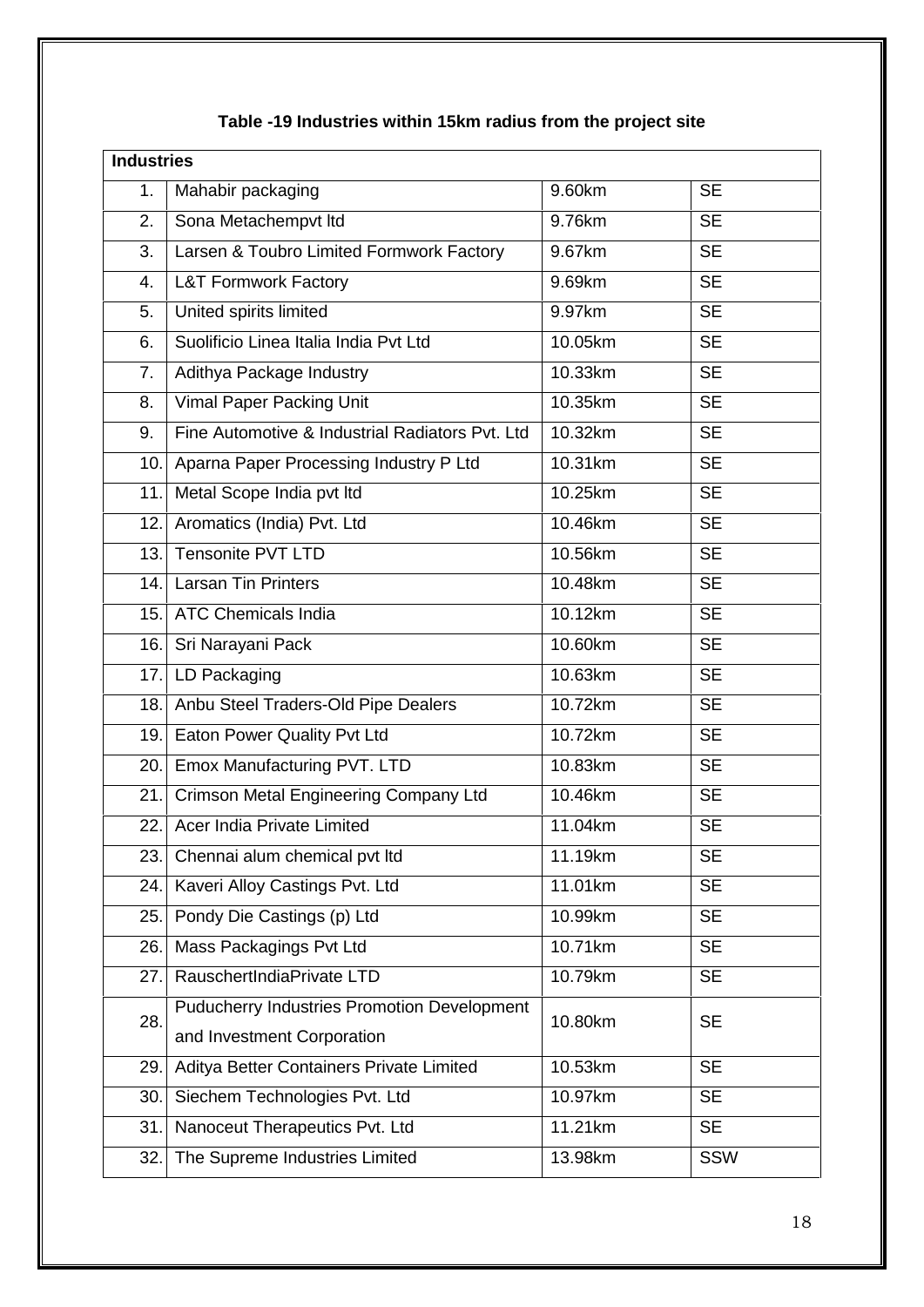| 33.1 | Teleflex Medical Private Limited                | 14.42km   | S          |
|------|-------------------------------------------------|-----------|------------|
| 34.  | Whirlpool of India Ltd                          | 13.85km   | S          |
| 35.1 | Safetab Life Science                            | 14.05km   | S          |
| 36.  | <b>Marico Limited</b>                           | 14.27km   | S          |
| 37.1 | <b>Vell Biscuits Private Limited</b>            | 14.34km   | <b>SSW</b> |
|      | 38. Swashthik Preforms PVT LTD                  | 13.96km   | S          |
| 39.1 | Vital Industries India Pyt Ltd Plastic Division | $0.57$ km | <b>SE</b>  |
| 40.1 | <b>Helix Global Bio Avenir</b>                  | 1.99km    | <b>SSE</b> |
| 41.  | <b>Zion Poultry farm</b>                        | 3.91km    | E          |

#### **Project Cost**

The total capital investment on the project is Rs. 66,74,000/- including EMP cost is 1,20,000/-. The Capital investment of the Project is given in **Table-20.**

| S. No                                                           | Description of the Cost        | Amount in Rs. |  |  |  |
|-----------------------------------------------------------------|--------------------------------|---------------|--|--|--|
| А.                                                              | <b>Fixed Cost</b>              |               |  |  |  |
| 1                                                               | <b>Land Cost</b>               | 8,24,000/-    |  |  |  |
| $\overline{2}$                                                  | Labour shed                    | $1,00,000/-$  |  |  |  |
| 3                                                               | Sanitary facilities            | $1,00,000/-$  |  |  |  |
| 4                                                               | First Aid room and accessories | $1,00,000/-$  |  |  |  |
|                                                                 | Total                          | 11,24,000/-   |  |  |  |
| B.                                                              | <b>Operational Cost</b>        |               |  |  |  |
|                                                                 | <b>Machinery Cost</b>          | 50,00,000/-   |  |  |  |
| $\overline{2}$                                                  | <b>Fencing Cost</b>            | $1,00,000/-$  |  |  |  |
|                                                                 | Total                          | 51,00,000/-   |  |  |  |
| C.<br>EMP Cost Budget Provision for the entire quarrying period |                                |               |  |  |  |
| 1.                                                              | Air Quality Sampling           | 40,000/-      |  |  |  |
| 2.                                                              | Water quality sampling         | 40,000/-      |  |  |  |
| 3.                                                              | Noise Monitoring               | 20,000/-      |  |  |  |
| 4                                                               | Ground vibration test          | 20,000/-      |  |  |  |
| D. Total Expenditure Cost (for 5 years)                         |                                |               |  |  |  |
|                                                                 | Drinking water facility        | $1,00,000/-$  |  |  |  |
| $\overline{2}$                                                  | Sanitary maintenance           | 25,000/-      |  |  |  |
| 3                                                               | Safety Kits                    | $50,000/-$    |  |  |  |
| 4                                                               | <b>Water Sprinkling</b>        | $1,00,000/-$  |  |  |  |
| 5                                                               | Afforestation, etc.,           | $30,000/-$    |  |  |  |
| 6                                                               | Cost towards charity           | 25,000/-      |  |  |  |
|                                                                 | Total<br>4,50,000/-            |               |  |  |  |
| Total Cost of the Project (A+B+C+D)<br>66,74,000/-              |                                |               |  |  |  |

#### **Table-20 Capital Investment on the Project**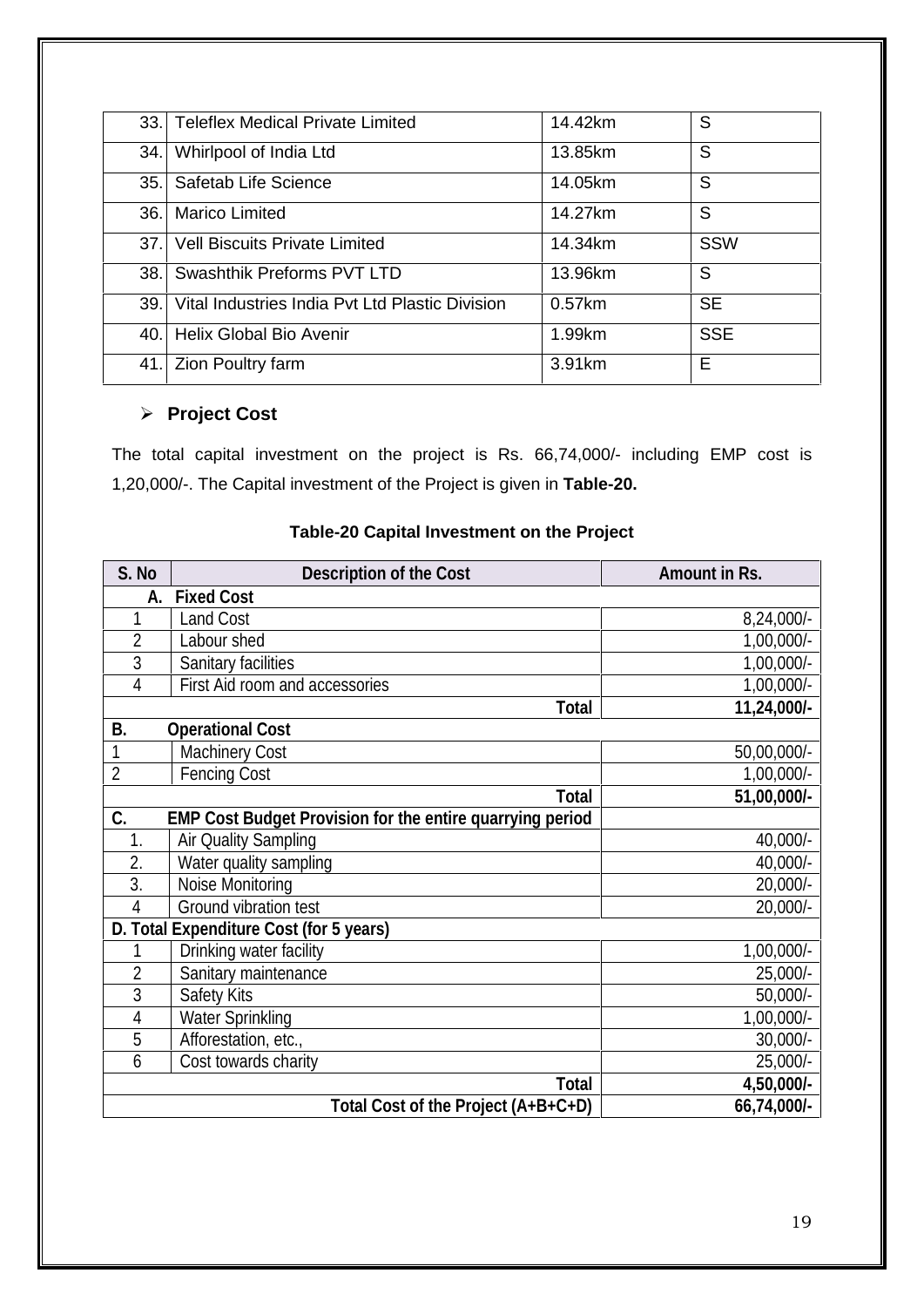#### **Mine Closure Plan:**

- There is no proposal for back filling reclamation and rehabilitation. The Quarried pits after the end of the life of lease will be fenced using Barbed wire fencing to prevent inherent entry of public and cattle.
- Measures will be taken as per the Acts and Rules.
- Drilling will be carried out by wet drilling mode to control the dust propagation into the air.
- Blasting will be carried out on limited scale. Mist water spraying on haul road is proposed to prevent the dust propagation into the air.

#### **Description of Environment**

#### **Project Influence Area (PIA)/Study Area:**

An area covering 10 km radius from Thollamur Rough Stone quarry boundary has been earmarked as study area for baseline studies.

#### **Study Period:**

The baseline environmental surveys were carried out during (Juneto August 2021) within the study area.

#### **Summary of Baseline Studies:**

- Site has a plain topography with level ~94m maximum from the MSL.
- The project site falls under Zone- III (Moderate Damage Risk Zone) as per IS 1893 (Part- I).
- The predominant wind direction is West during study period.
- $\bullet$  Max Temperature: 40 $^0$ C Min Temperature:24 $^0$ C&Avg. Temperature: 30.87 $^0$ C
- Average Relative Humidity:67.65 %
- Average Wind Speed: 3.34 m/s.

| <b>Pollutant</b>  | Max.<br><b>Base</b><br>Line<br>Conc.<br>(µg/m $^3$ ) | <b>Estimated</b><br><b>Incremental</b><br>Conc<br>$(\mu g/m^3)$ | Total Conc. $(\mu g/m^3)$ | <b>NAAQ</b><br>standard | % contribution<br>of concentration<br>above Base line |  |
|-------------------|------------------------------------------------------|-----------------------------------------------------------------|---------------------------|-------------------------|-------------------------------------------------------|--|
| <b>TSPM</b>       | 138                                                  | 205                                                             | 343                       | 500                     | 148.55                                                |  |
| $PM_{10}$         | 55                                                   | 42                                                              | 97                        | 100                     | 76.36                                                 |  |
| PM <sub>2.5</sub> | 30                                                   | 25                                                              | 55                        | 60                      | 83.33                                                 |  |

#### **Table-21 Total maximum GLCs from emissions**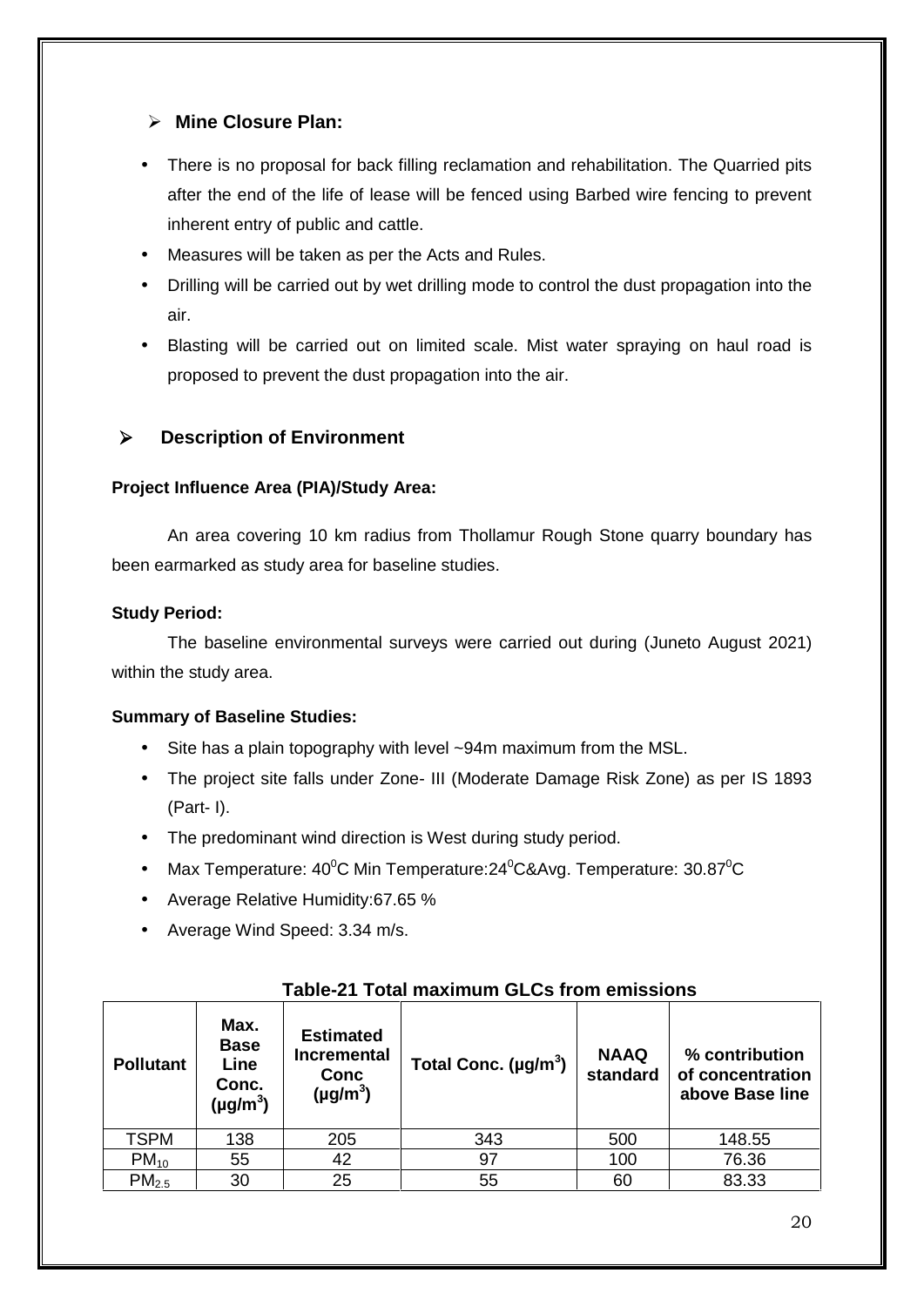| ~~<br>.<br>-             |   | o٢<br>ΩU. | $\sim$ |
|--------------------------|---|-----------|--------|
| $\overline{M}$<br>$\sim$ | ∽ | o,<br>oι  | 7.00   |

#### **Ambient Air Quality Monitoring**

The ambient air quality has been monitored at 8 locations for 12 parameters as per NAAQS, 2009 within the study area. Maximum concentrations of all the parameters are well within the National Ambient Air Quality Standards (CPCB, NAAQS, 2009):

- PM<sub>10</sub> ranged between 49 to 55µg/m<sup>3</sup>(NAAQ standard100 µg/m<sup>3</sup>).
- PM<sub>2.5</sub> values varied from 23µg/m<sup>3</sup>to 30µg/m<sup>3</sup>(NAAQ standard 60 µg/ µg/m<sup>3</sup>).
- SO<sub>2</sub> levels varied from  $9\mu$ g/m<sup>3</sup>to13 $\mu$ g/m<sup>3</sup>(NAAQ standard is 80  $\mu$ g/m3).
- NO<sub>x</sub> ranged between 18µg/m<sup>3</sup> to 23µg/m<sup>3</sup>(NAAQ standard is 80 µg/m<sup>3</sup>).

#### **Noise Environment**

- In project site day time noise levels was about 59.2dB(A) and 53.8dB(A) during night time, which is within the prescribed limit by CPCB (75 dB (A) Day time & 70 dB (A) Night time).
- In residential area day time noise levels varied from 47.4dB(A) to 49.7dB(A) and night time noise levels varied from 40.1dB(A) to 41.6dB(A) across the sampling stations. The field observations during the study period indicate that the ambient noise levels in Residential area is within the limit prescribed by CPCB (55 dB (A) Day time & 45 dB (A) Night time).

#### **Ground Water Quality**

- The prevailing status of water quality at 8 locations for ground water has been assessed during the study period. Groundwater samples are within the permissible limits specified for drinking water quality standards as per IS: 10500 (2012).
- The average pH ranges from 7.35to 8.04.
- TDS value varied from varied from 517mg/l 958mg/l.
- The Sulphate content of the ground water of the study area is varied between 28.4mg/l – 107.23mg/lmeeting the acceptable limit of the IS 10500: 2012.

#### **Surface Water Quality**

- Surface water sample are within the limits as per ISI-IS2296-1982 Class C (Drinking water source with conventional treatment followed by disinfection).
- pH ranges from 7.26 to 8.13
- Total Dissolved Solids range from 568 mg/l to 1047 mg/l.
- Total hardness ranges between 200.5 mg/l to 437.8 mg/l.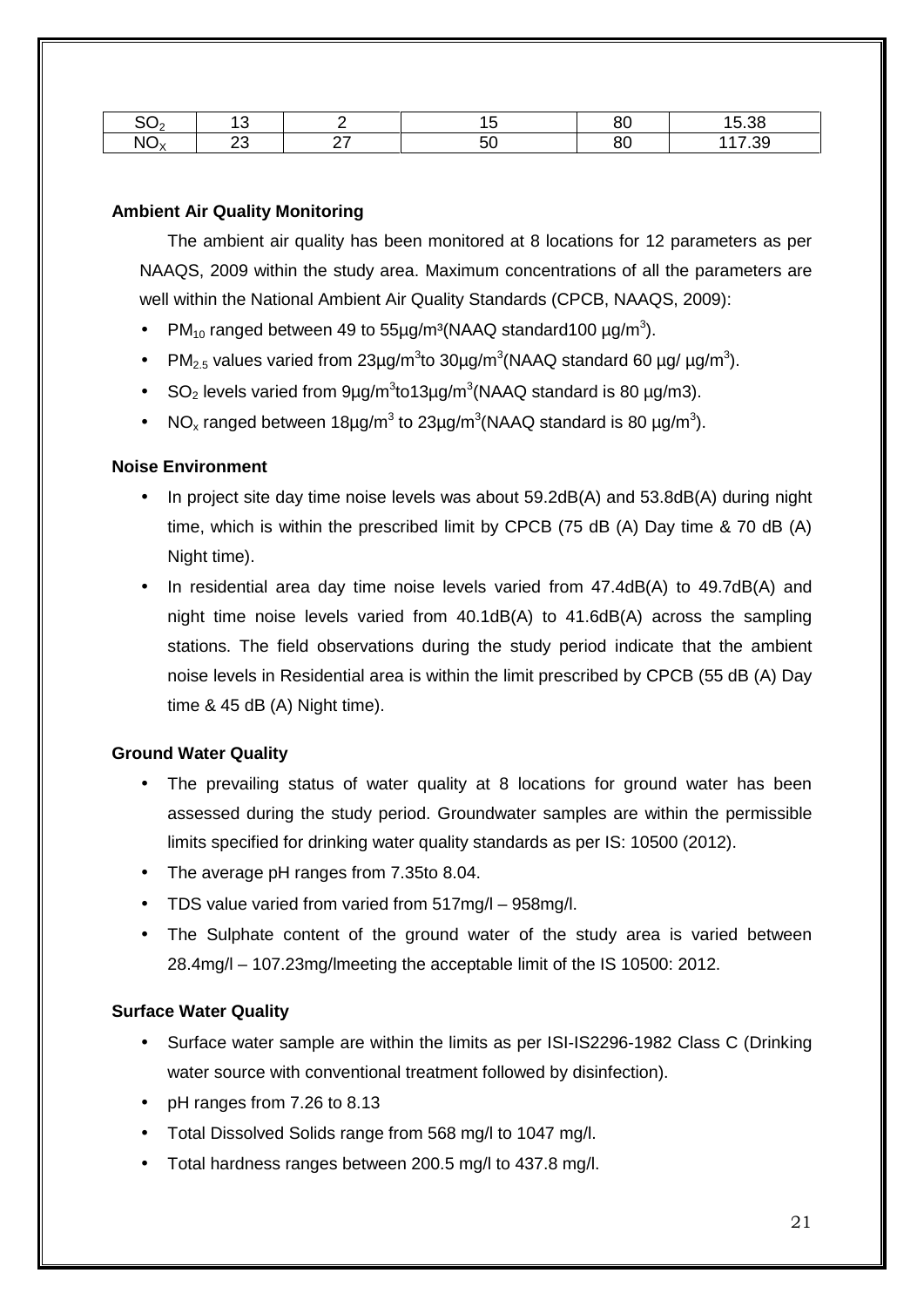- The BOD value ranges from 1.9 mg/l to 34.9 mg/l.
- COD value 12 to 74 mg/l.
- The concentration of heavy metals like As, Cd, Cr, Pb, Mn, Hg, Ni and Se at all locations are within the limits of IS 2296:1992(Class-C: Drinking water with conventional treatment followed by disinfection.)

#### **Soil Quality**

- Soil sampling was carried out at eight (08) locations in the study area. It is observed that, Soil types are Sandy Clay Loam, Loam, Loam sand, and clay and the soil samples are slightly alkaline in nature.
- The pH of the soil samples ranged from 7.35 to 8.01
- Conductivity of the soil samples ranged from 142 to 294μmho/cm
- Nitrogen content ranged from 240 mg/kg to 391 mg/kg.
- Phosphorous ranged from 7.1 mg/kg to 11.6 mg/kg.
- Potassium content ranges from 158 mg/kg to 297 mg/kg.

#### **Biological Environment**

- The Rough Stonequarry is located at Thollamur village. The proposed project will not have any impact of terrestrial ecology of the area. Quarry area will be developed with greenbelt by planting native species to maintain the good environment.
- There is no extinct flora and fauna species found in the study area. Observed species comes under least concern as per IUCN status
- There is no National Park, Wildlife Sanctuary, Biosphere Reserve, Wildlife corridors and Tiger/Elephant Reserve found within 10 km radius of the project site.
- Therefore, no management plan is required.

#### **Socio-economic Conditions:**

The project is located at Thollamur village, Vanur Taluk, Villupuram District, Tamil Nadu. The total population of Viluppuram district are 2195776 of which 1234479 are males while 961297 are females. Average literacy rate of Viluppuram city is 71.88 percent of which male and female literacy was 80.55 and 63.15 percent. The sex ratio of the district was 987, lower than the State sex ratio of 996.

Average literacy rate of Viluppuram in 2011 were 71.88. Male and female literacy were 80.55 and 63.15 respectively. The rural and urban literacy in the district has recorded significant disparity. The rural literacy was 61% in 2001 which has marginally increased to 69.6% in 2011. While the urban literacy in the district was 80.3% in 2001 and 84.7% in 2011. The urban literacy in the district has seen significant increase in 2011 census compared to 2001 census.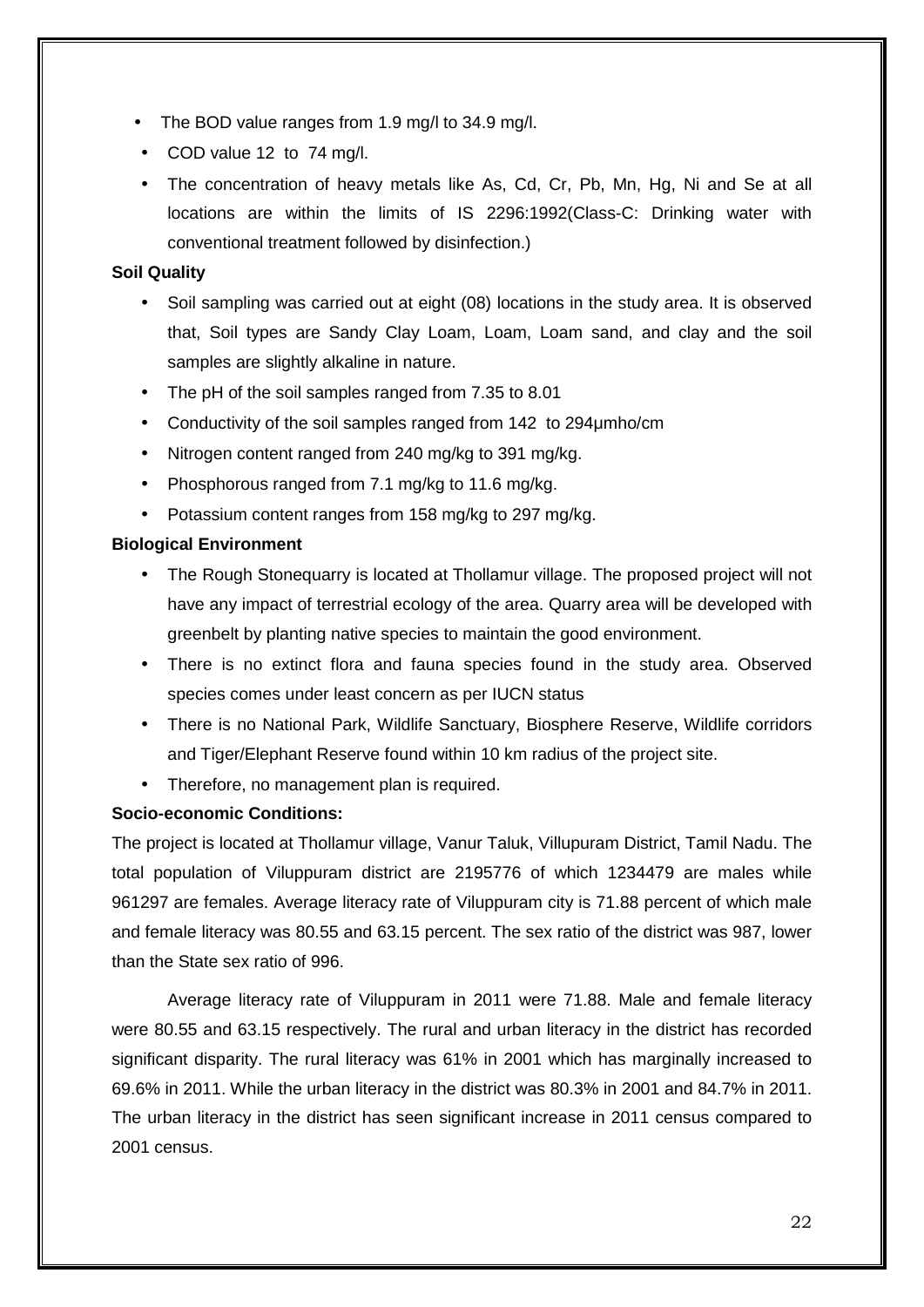#### **Anticipated Environmental Impacts with Mitigation Measures**

Anticipated impacts on the environmental and social attributes, which are likely to arise due to quarry operations have been identified, predicted and evaluated.

- Thollamur Rough Stone Quarryis Pattaland, over an extent of 2.06.0.Ha, at Thollamur village, VanurTaluk, Villupuram District, TamilNadu State.There are no R&R issues as it is Pattaland.
- The lease areaplaintopography with site elevation is ~94m maximum MSL.ThollamurRough Stone quarrywill be provided with self-sufficient infrastructure like office, Toilets, to minimize impact/strain on the existing infrastructure.
- All the necessary Air pollution control measures will be adopted to control the fugitive emissions, particulates,  $SO<sub>2</sub>$  and  $NO<sub>x</sub>$ .
- The impact on air environment was studied through air quality modeling studies. The  $1<sup>st</sup>$  highest 24 hour average concentrations of NOx,  $PM_{10}$ ,  $PM_{2.5}$  and SO<sub>2</sub> at all receptor locations are found to be well within the National Ambient Air Quality Standards (NAAQS), 2009.The maximum concentration observed due to proposed mining for TSPM is 343µg/m $^3$ , PM10 is 97µg/m $^3$ , PM2.5 is 55µg/m $^3$ , SO $_2$  is 15µg/m $^3$ and NOx is 50µg/m<sup>3</sup>, respectively.So it can be concluded that even after operation of quarry the impact envisaged is moderate.
- Baseline study showed that the noise levels in both Industrial area and in Residential area are observed that the day equivalent and night equivalent noise levels at all locations are within the prescribed CPCB standards. The designed equipment with noise levels not exceeding beyond the requirements of Occupational Health and Safety Administration Standard will be employed.
- The water demand for the project will be met from private tankers. Proper garlands will be provided around the quarry. Domestic sewage will be disposed to septic tank followed by soak pit. Septic Tank will be cleaned periodically. There is no effluent generation due to mining activities.
- The solid waste generated may impact soil quality, water quality and public health if not regulated properly. Municipal Solid Wastes including food waste are disposed to municipal bin.Waste Diesel oil will be properly disposed through authorized recycleras per the Hazardous and Other wastes (Management and Transboundary Movement) Rules 1989 and subsequent amendment in 2016. Top soil will be stored and used for afforestation within lease area.
- To reduce the adverse effects on flora/fauna status that are found in project area due to deposition of dust generating from mining operations, water sprinkling and water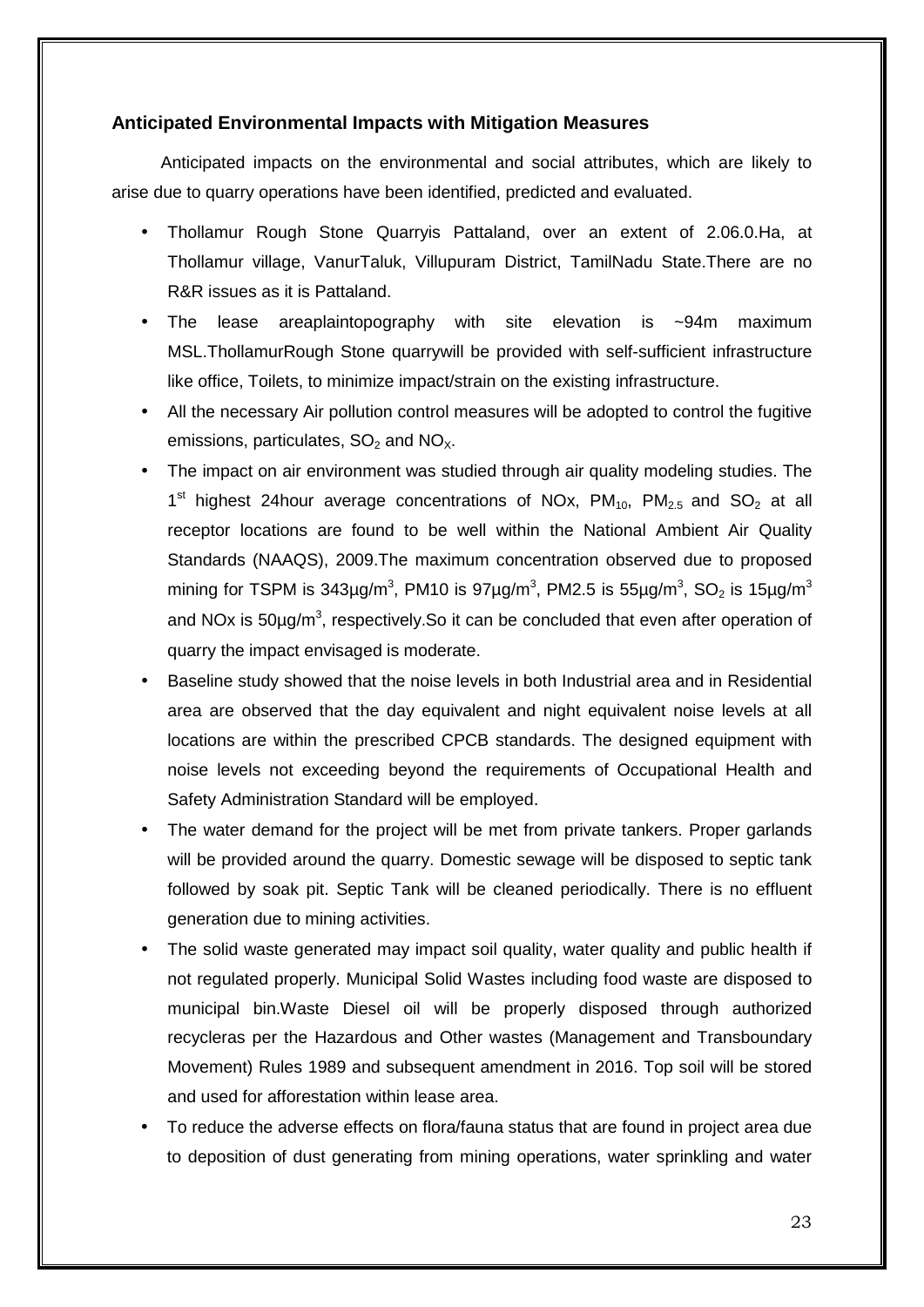spraying systems will be ensured in all dust prone areas to arrest dust generation.

#### **Risk Identification & Management**

#### **Identification of Hazards in Open Cast Mining**

There are various factors, which can cause disaster in the mines. These hazards are as follows:

- Drilling
- Blasting
- Overburden handling
- Heavy Machinery

#### **Safety Measures at the quarry**

- Adequate care has been taken in deciding the size of the bench for the working pit.
- The benches are properly sloped at an angle of 60 degree to avoid any spillage of benches.
- Adequate drainage system at the top of the pit and also on the benches shall be made to prevent erosion of the benches.
- The quarries will be protected by garland drains around the periphery for storm water drainage.

## **Post Project Environmental Monitoring**

| S.<br><b>No</b>  | Area of<br>Monitoring         | Number of Sampling<br><b>Stations</b>                                           | Frequency of<br>Sampling              | Parameters to be Analysed                                                                                |  |
|------------------|-------------------------------|---------------------------------------------------------------------------------|---------------------------------------|----------------------------------------------------------------------------------------------------------|--|
| 1.               | Meteorology                   | <b>One</b>                                                                      | Hourly and Daily<br>basis.            | Wind<br>direction,<br>speed<br>and<br>Temperature, Relative Humidity,<br>Atmospheric pressure, Rainfall. |  |
| $\overline{2}$ . | <b>Ambient Air</b><br>Quality | 2 Stations (In<br>downwind)                                                     | Twice a week:24<br>hourly period      | $PM_{10}$ , $PM_{2.5}$ , SO <sub>2</sub> , and NO <sub>2</sub>                                           |  |
| 3.               | <b>Noise</b>                  | within<br>2<br>(two<br>site<br>premises<br>and<br>two<br>outside site premises) | Once every<br>season                  | Ambient Equivalent continuous<br>Sound Pressure Levels (Leg) at<br>day and Night time.                   |  |
| 4                | Exhaust from DG<br>set        | Stack of DG set                                                                 | Quarterly                             | $PM_{10}$ , $PM_{2.5}$ , $SO_2$ & CO                                                                     |  |
| 5                | Vehicular<br><b>Emissions</b> | Parking area                                                                    | Periodic<br>monitoring of<br>vehicles | Air emission and noise, PCU                                                                              |  |
| 6                | Soil                          | Two Locations within<br>the Project Site                                        | <b>Yearly Once</b>                    | Physico chemical properties,<br>Nutrients, Heavy metals                                                  |  |

# **Table -22 Post Project Environmental Monitoring Program**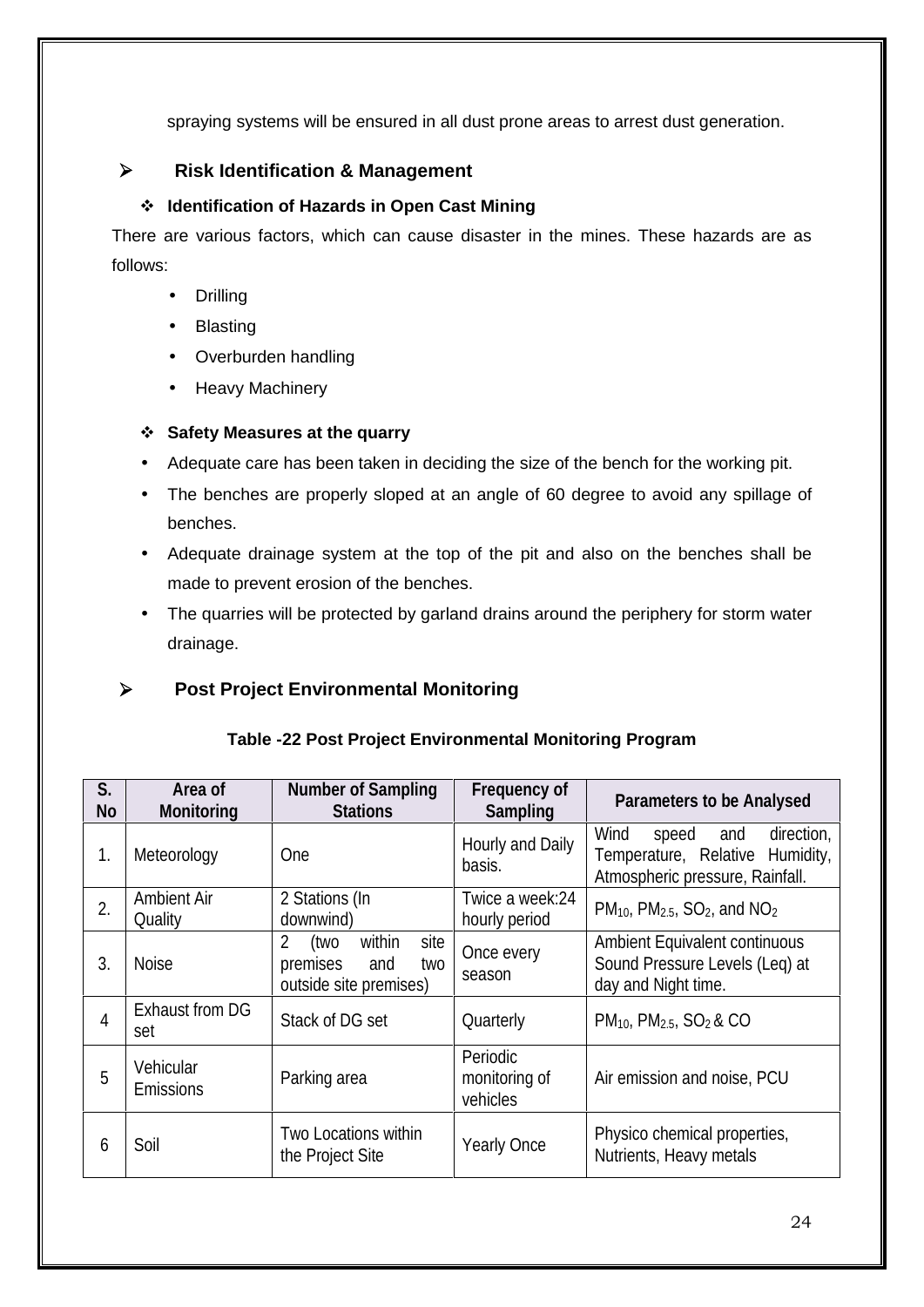| <b>Ferrestrial Ecology</b>       | Within 10km, around<br>the project                 | Once in three<br>vears | Symptoms of injuries on plants          |
|----------------------------------|----------------------------------------------------|------------------------|-----------------------------------------|
| Surface/ Ground<br>water quality | <b>Two Locations Within</b><br><b>Project Site</b> | <b>Yearly Once</b>     | As per ISO 10500 Standard<br>parameters |

#### **Disposal of Waste:**

The overburden in the form of Earth, after the excavation of Earth will be directly loaded into tipper to the needy buyers for road project and construction works for filling and leveling of low lying areas. A sustainable plastic waste management plan by installing bins for collection/Segregation of recyclable and non-recyclable plastic waste at the proposed project site will be implemented.

#### **Occupational Health Measures**

- Adoption of dust suppression measures like spraying water, use of drill with dust collection system or wet drills etc.
- Plantation.
- Avoid blasting during unfavorable wind & atmospheric conditions.
- Use of personal protective equipment. Compliance with DGMS circulars.
- Emergency response plan that includes installation of emergency response equipment to combat events such as fire.
- All personnel required to handle hazardous materials will be provided with personal protective equipment suitable for the hazardous material being handled.
- On-site first aid facilities will be provided and employees will be extended to the local community in emergencies.

#### **Greenbelt Development**

An area of 0.15.00Haland wasallotted for greenbelt development during 5 years of mining plan.Santhosh blue metals have proposed to plant 25 No's of trees peryear andRs. 30,000/- will be spentfor proposed greenbelt development and maintenance.

#### **Analysis of Alternatives**

The mineral deposits are site specific in nature; hence question of seeking alternate site does not arise. No R&R, no Sensitive area etc., making the site suitable for the mining of rough stone & gravel. The site meets the requirement of all critical factors that are important for success of mining in the state and could be a pre-eminent location.